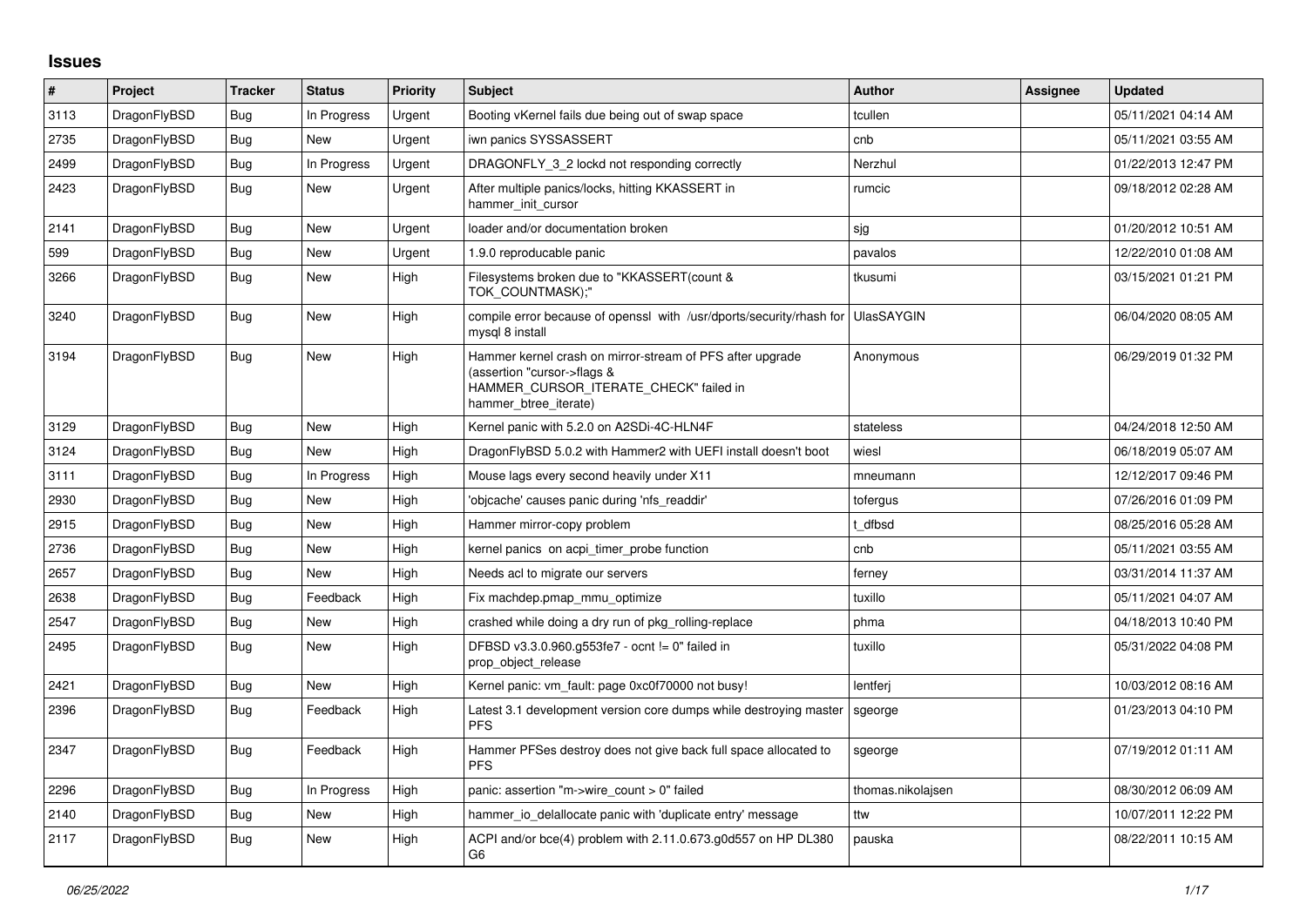| $\vert$ # | Project      | <b>Tracker</b> | <b>Status</b> | <b>Priority</b> | <b>Subject</b>                                                                                          | <b>Author</b>   | Assignee  | <b>Updated</b>      |
|-----------|--------------|----------------|---------------|-----------------|---------------------------------------------------------------------------------------------------------|-----------------|-----------|---------------------|
| 2071      | DragonFlyBSD | Bug            | <b>New</b>    | High            | Panic on assertion: (int)(flg->seq - seq) > 0 in hammer_flusher_flush<br>after inode error              | vsrinivas       |           | 06/12/2011 07:59 AM |
| 1920      | DragonFlyBSD | <b>Bug</b>     | New           | High            | system hangs                                                                                            | zhtw            |           | 11/22/2010 08:59 AM |
| 1185      | DragonFlyBSD | <b>Bug</b>     | <b>New</b>    | High            | need a tool to merge changes into /etc                                                                  | wa1ter          |           | 02/18/2014 06:02 AM |
| 884       | DragonFlyBSD | <b>Bug</b>     | In Progress   | High            | Performance/memory problems under filesystem IO load                                                    | hasso           |           | 05/11/2021 03:50 AM |
| 1831      | DragonFlyBSD | Bug            | Feedback      | High            | HAMMER "malloc limit exceeded" panic                                                                    | eocallaghan     | dillon    | 06/04/2022 04:38 AM |
| 2870      | DragonFlyBSD | <b>Bug</b>     | <b>New</b>    | High            | Broken text and icons when glamor acceleration is used                                                  | 375gnu          | ftigeot   | 01/31/2016 12:13 AM |
| 2825      | DragonFlyBSD | <b>Bug</b>     | New           | High            | 3x dhclient = hanging system (objcache exhausted)                                                       | jaccovonb       | sepherosa | 05/11/2021 03:55 AM |
| 3205      | DragonFlyBSD | Bug            | Feedback      | High            | Go compiler net test failing                                                                            | t dfbsd         | tuxillo   | 05/10/2021 02:45 AM |
| 1198      | DragonFlyBSD | <b>Bug</b>     | <b>New</b>    | High            | DDB loops panic in db read bytes                                                                        | corecode        | tuxillo   | 05/11/2021 03:51 AM |
| 2828      | DragonFlyBSD | <b>Bug</b>     | <b>New</b>    | High            | On AMD APUs and Bulldozer CPUs, the machdep.cpu_idle_hlt<br>sysctl should be 3 by default               | vadaszi         | vadaszi   | 05/11/2021 04:07 AM |
| 3317      | DragonFlyBSD | <b>Bug</b>     | In Progress   | Normal          | Network vtnet0 not working on Hetzner cloud                                                             | mneumann        |           | 06/18/2022 03:55 AM |
| 3316      | DragonFlyBSD | Bug            | <b>New</b>    | Normal          | hammer2 dirent create() allows creating >1 dirents with the same<br>name                                | tkusumi         |           | 06/05/2022 12:35 PM |
| 3313      | DragonFlyBSD | <b>Bug</b>     | New           | Normal          | Can't boot from my live USB at all. The kernel loading process<br>hangs.                                | rempas          |           | 06/03/2022 12:16 AM |
| 3312      | DragonFlyBSD | Submit         | New           | Normal          | hammer2: redundant chain modify after chain creation                                                    | tkusumi         |           | 05/15/2022 01:35 PM |
| 3310      | DragonFlyBSD | Bug            | In Progress   | Normal          | NVMM+QEMU fail to boot with UEFI: Mem Assist Failed<br>[gpa=0xfffffff0]                                 | liweitianux     |           | 01/11/2022 03:22 PM |
| 3302      | DragonFlyBSD | <b>Bug</b>     | <b>New</b>    | Normal          | Will not boot on System76 Lemur Pro (lemp10)                                                            | piecuch         |           | 11/03/2021 10:21 AM |
| 3301      | DragonFlyBSD | Bug            | <b>New</b>    | Normal          | Gkrellm from the packages is not showing logged in users in main<br>window, logged in users always == 0 | adrian          |           | 01/08/2022 04:24 AM |
| 3300      | DragonFlyBSD | <b>Bug</b>     | New           | Normal          | Running Xvnc from TigerVNC package through the INETD daemon<br>in TCP WAIT mode fails hard              | adrian          |           | 01/08/2022 04:25 AM |
| 3299      | DragonFlyBSD | <b>Bug</b>     | In Progress   | Normal          | DragonFlyBSD reports utterly wrong uptime (most of the time, right<br>after booting in)                 | adrian          |           | 11/11/2021 01:43 PM |
| 3298      | DragonFlyBSD | Bug            | New           | Normal          | Running "w" and having logged in via XDM through VNC, "w" prints<br>an extra error message              | piecuch         |           | 10/25/2021 09:16 AM |
| 3284      | DragonFlyBSD | Bug            | New           | Normal          | Wrong towlower() result for U+038A                                                                      | bhaible         |           | 07/10/2021 03:34 AM |
| 3283      | DragonFlyBSD | Bug            | New           | Normal          | mknodat() cannot create FIFOs                                                                           | bhaible         |           | 07/10/2021 03:34 AM |
| 3282      | DragonFlyBSD | <b>Bug</b>     | <b>New</b>    | Normal          | unexpected errno value from fopen()                                                                     | bhaible         |           | 07/10/2021 03:34 AM |
| 3281      | DragonFlyBSD | Bug            | New           | Normal          | Crash after leaving unattended for a while                                                              | bhaible         |           | 07/10/2021 03:32 AM |
| 3280      | DragonFlyBSD | Bug            | <b>New</b>    | Normal          | KMS console and i915(4) not working in 6.0                                                              | cmusser         |           | 07/10/2021 03:35 AM |
| 3278      | DragonFlyBSD | Bug            | New           | Normal          | Second screen image is distorted                                                                        | arcade@b1t.name |           | 07/10/2021 03:36 AM |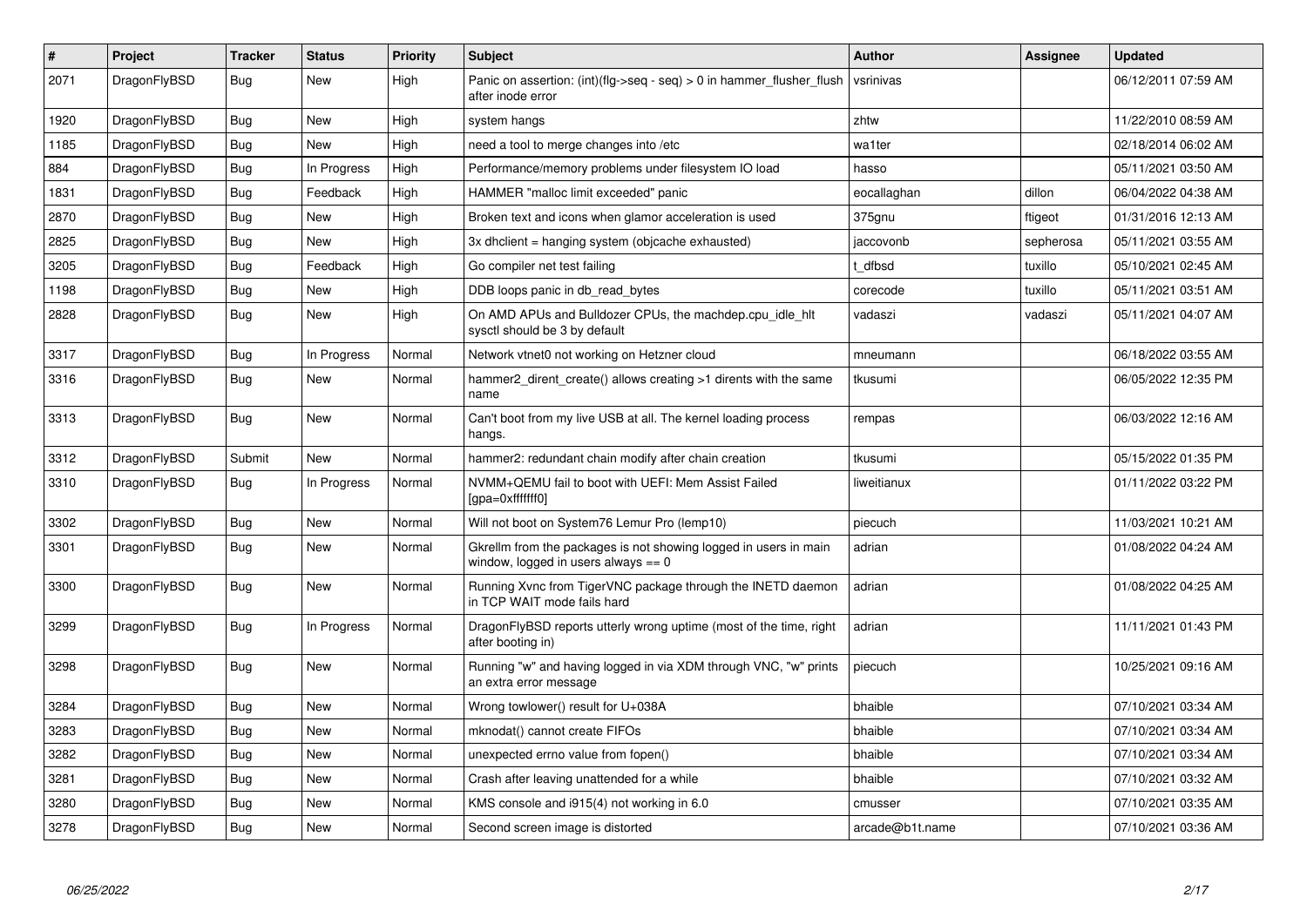| $\sharp$ | Project      | <b>Tracker</b> | <b>Status</b> | <b>Priority</b> | Subject                                                                                 | <b>Author</b>   | <b>Assignee</b> | <b>Updated</b>      |
|----------|--------------|----------------|---------------|-----------------|-----------------------------------------------------------------------------------------|-----------------|-----------------|---------------------|
| 3276     | DragonFlyBSD | Submit         | New           | Normal          | Add option controlling whether gpt expand expands the last partition<br>(needs testing) | falsifian       |                 | 07/10/2021 03:35 AM |
| 3269     | DragonFlyBSD | Bug            | In Progress   | Normal          | Is double-buffer'd buf still required by HAMMER2?                                       | tkusumi         |                 | 05/12/2021 04:09 PM |
| 3252     | DragonFlyBSD | <b>Bug</b>     | <b>New</b>    | Normal          | tcsetattr/tcgetattr set errno incorrectly on non-TTY                                    | tonyc           |                 | 10/26/2020 09:34 PM |
| 3249     | DragonFlyBSD | <b>Bug</b>     | <b>New</b>    | Normal          | HAMMER2 fsync(2) not working properly                                                   | tkusumi         |                 | 09/21/2020 07:07 AM |
| 3247     | DragonFlyBSD | <b>Bug</b>     | <b>New</b>    | Normal          | Kernel panic doing nothing much                                                         | phma            |                 | 09/12/2020 11:40 PM |
| 3246     | DragonFlyBSD | <b>Bug</b>     | <b>New</b>    | Normal          | HAMMER2 unable to handle ENOSPC properly                                                | tkusumi         |                 | 09/04/2020 11:11 AM |
| 3245     | DragonFlyBSD | <b>Bug</b>     | New           | Normal          | panic: free: guard1x fail, i915 load from loader.conf                                   | polachok        |                 | 08/21/2020 10:36 AM |
| 3243     | DragonFlyBSD | <b>Bug</b>     | <b>New</b>    | Normal          | SMART status not reported properly for SSD disks                                        | daftaupe        |                 | 09/09/2020 11:03 PM |
| 3239     | DragonFlyBSD | <b>Bug</b>     | <b>New</b>    | Normal          | unable to SIGKILL glitched emacs                                                        | piecuch         |                 | 05/26/2020 03:30 AM |
| 3238     | DragonFlyBSD | <b>Bug</b>     | <b>New</b>    | Normal          | race conditions when printing from vkernel console                                      | piecuch         |                 | 05/19/2020 02:50 PM |
| 3235     | DragonFlyBSD | <b>Bug</b>     | New           | Normal          | Kernel panic in devfs_vnops.c                                                           | mneumann        |                 | 04/28/2020 07:00 AM |
| 3231     | DragonFlyBSD | <b>Bug</b>     | <b>New</b>    | Normal          | wifi drops on 5.8                                                                       | tse             |                 | 04/06/2020 05:08 AM |
| 3227     | DragonFlyBSD | Submit         | New           | Normal          | Add HAMMER2 instructions in the installation medium README                              | daftaupe        |                 | 03/26/2020 03:34 PM |
| 3226     | DragonFlyBSD | <b>Bug</b>     | <b>New</b>    | Normal          | Xorg freezes in vm: thread stuck in "objtrm1"                                           | peeter          |                 | 04/08/2020 02:10 AM |
| 3225     | DragonFlyBSD | Bug            | New           | Normal          | nfsd freeze when using qemu                                                             | tse             |                 | 03/17/2020 11:52 AM |
| 3224     | DragonFlyBSD | <b>Bug</b>     | New           | Normal          | Kernel panic when trying to ping6                                                       | zhtw            |                 | 03/08/2020 08:55 AM |
| 3222     | DragonFlyBSD | <b>Bug</b>     | <b>New</b>    | Normal          | gcc - undefined reference to '__atomic_load' (missing libatomic?)                       | mneumann        |                 | 02/08/2020 02:45 AM |
| 3219     | DragonFlyBSD | <b>Bug</b>     | New           | Normal          | x11/xorg port can not be build                                                          | UlasSAYGIN      |                 | 03/31/2020 08:57 AM |
| 3218     | DragonFlyBSD | <b>Bug</b>     | <b>New</b>    | Normal          | Kernel panics are not sent to comconsole when booted over EFI                           | mqudsi          |                 | 12/02/2019 08:52 PM |
| 3217     | DragonFlyBSD | Bug            | New           | Normal          | rescue tools: make install fails if rescue folder doesn't exist                         | t dfbsd         |                 | 11/27/2019 08:16 PM |
| 3215     | DragonFlyBSD | <b>Bug</b>     | <b>New</b>    | Normal          | Hang in tcdrain(3) after write(3)                                                       | noloader        |                 | 11/25/2019 03:08 PM |
| 3209     | DragonFlyBSD | <b>Bug</b>     | <b>New</b>    | Normal          | svc has some minor bugs                                                                 | arcade@b1t.name |                 | 10/24/2019 09:08 AM |
| 3208     | DragonFlyBSD | <b>Bug</b>     | New           | Normal          | Crash related to nfsd                                                                   | tse             |                 | 06/11/2020 05:52 AM |
| 3206     | DragonFlyBSD | Submit         | New           | Normal          | update psm/kbd to FreeBSD 12.0 code                                                     | htse            |                 | 10/05/2019 03:49 PM |
| 3201     | DragonFlyBSD | Submit         | New           | Normal          | Fixes make search display                                                               | htse            |                 | 08/20/2021 04:02 PM |
| 3199     | DragonFlyBSD | <b>Bug</b>     | New           | Normal          | PFS label not found panic                                                               | tse             |                 | 08/21/2019 03:51 AM |
| 3197     | DragonFlyBSD | <b>Bug</b>     | New           | Normal          | DragonFly upgrades                                                                      | tse             |                 | 04/18/2020 04:18 PM |
| 3196     | DragonFlyBSD | Bug            | New           | Normal          | test issue after redmine upgrade (2)                                                    | tuxillo         |                 | 07/05/2019 04:33 AM |
| 3189     | DragonFlyBSD | <b>Bug</b>     | New           | Normal          | Allow DragonFly Mail Agent to accept an alternate config via<br>command line switch     | iang            |                 | 08/16/2021 12:42 AM |
| 3184     | DragonFlyBSD | <b>Bug</b>     | New           | Normal          | tsleep(9) return value when PCATCH specified                                            | tkusumi         |                 | 04/03/2019 06:49 AM |
| 3170     | DragonFlyBSD | <b>Bug</b>     | <b>New</b>    | Normal          | repeatable nfsd crash                                                                   | tse             |                 | 06/11/2020 05:52 AM |
| 3165     | DragonFlyBSD | <b>Bug</b>     | New           | Normal          | Looping at boot time                                                                    | gop             |                 | 12/28/2018 01:04 PM |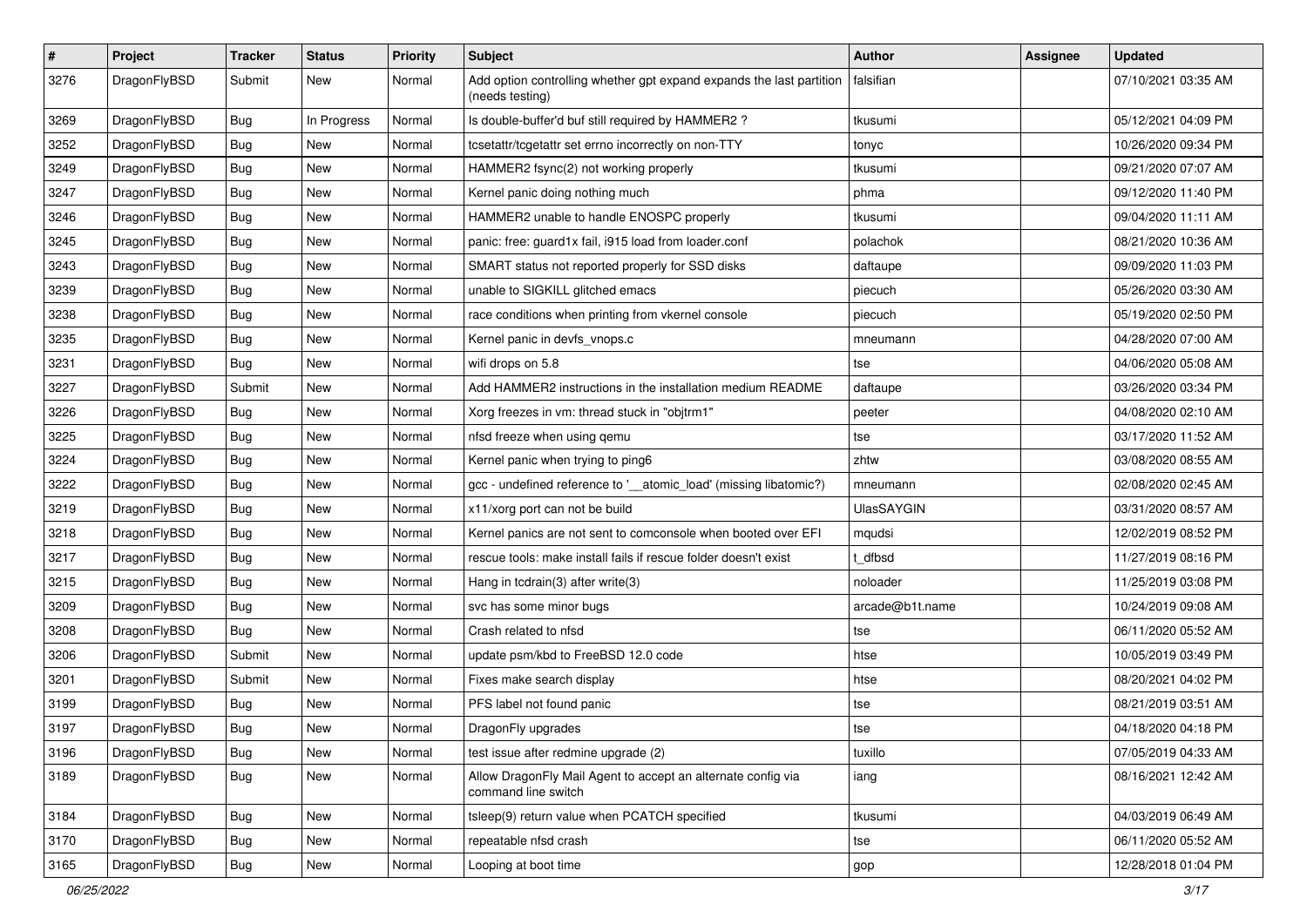| $\sharp$ | Project      | <b>Tracker</b> | <b>Status</b> | <b>Priority</b> | <b>Subject</b>                                                                                                     | Author                 | Assignee | <b>Updated</b>      |
|----------|--------------|----------------|---------------|-----------------|--------------------------------------------------------------------------------------------------------------------|------------------------|----------|---------------------|
| 3157     | DragonFlyBSD | <b>Bug</b>     | New           | Normal          | TP-Link UE300 not working in 5.2-RELEASE                                                                           | tuxillo                |          | 11/15/2018 02:08 PM |
| 3152     | DragonFlyBSD | Bug            | Feedback      | Normal          | Console's size in ttyv0 and single user mode is sticking to 80x25,<br>while ttyv1 can make use of the whole screen | overtime               |          | 02/24/2019 01:08 AM |
| 3147     | DragonFlyBSD | Submit         | New           | Normal          | Enable headless installation                                                                                       | ddegroot               |          | 10/09/2018 01:25 PM |
| 3143     | DragonFlyBSD | Bug            | <b>New</b>    | Normal          | assertion "0" failed in hammer2_inode_xop_chain_sync                                                               | cbin                   |          | 07/18/2018 12:50 PM |
| 3142     | DragonFlyBSD | Submit         | New           | Normal          | lib/libdmsg: Unbreak using new API EVP CIPHER CTX new()                                                            | tkusumi                |          | 07/08/2018 04:18 AM |
| 3141     | DragonFlyBSD | Bug            | New           | Normal          | dhclient blocks boot process                                                                                       | rowo                   |          | 12/16/2018 11:01 AM |
| 3139     | DragonFlyBSD | Bug            | New           | Normal          | USB Mouse Does Not Work in DragonflyBSD guest on VirtualBox                                                        | chiguy1256             |          | 06/24/2018 10:14 PM |
| 3135     | DragonFlyBSD | Submit         | New           | Normal          | Add EVFILT_RECV and EVFILT_SEND                                                                                    | tautolog               |          | 05/25/2018 09:59 PM |
| 3134     | DragonFlyBSD | Bug            | <b>New</b>    | Normal          | RFC 3021 (/31 networks) appear to be unsupported                                                                   | jailbird               |          | 05/16/2018 11:03 PM |
| 3120     | DragonFlyBSD | Bug            | New           | Normal          | Intel AC 8260 firmware does not load                                                                               | Vintodrimmer           |          | 08/28/2018 03:30 AM |
| 3117     | DragonFlyBSD | Bug            | New           | Normal          | Problem with colours if "intel" video-driver used                                                                  | dpostolov              |          | 01/07/2018 11:35 PM |
| 3116     | DragonFlyBSD | Bug            | New           | Normal          | da0 detects on very big volume if to _remove_ usb install stick and<br>reboot on Intel NUC5PPYH                    | dpostolov              |          | 01/07/2018 09:40 PM |
| 3110     | DragonFlyBSD | Bug            | <b>New</b>    | Normal          | crash with ipfw3 under load                                                                                        | bnegre82               |          | 12/09/2017 06:22 AM |
| 3076     | DragonFlyBSD | Bug            | New           | Normal          | sys/dev/netif/ig_hal/e1000_ich8lan.c:1594: sanity checking mixup?                                                  | dcb                    |          | 10/11/2017 01:58 AM |
| 3052     | DragonFlyBSD | Bug            | New           | Normal          | panic DragonFly v4.8.1-RELEASE by mounting a malformed NTFS<br>image [64.000]                                      | open.source@ribose.com |          | 08/14/2017 03:22 AM |
| 3051     | DragonFlyBSD | Bug            | <b>New</b>    | Normal          | panic DragonFly v4.8.1-RELEASE by mounting a malformed NTFS<br>image [12.000]                                      | open.source@ribose.com |          | 08/14/2017 03:20 AM |
| 3049     | DragonFlyBSD | Bug            | New           | Normal          | panic DragonFly v4.8.1-RELEASE by mounting a malformed<br>msdosfs image [12.128]                                   | open.source@ribose.com |          | 08/14/2017 02:53 AM |
| 3047     | DragonFlyBSD | Bug            | <b>New</b>    | Normal          | HAMMER critical write error                                                                                        | samuel                 |          | 06/19/2019 09:50 AM |
| 3041     | DragonFlyBSD | Submit         | New           | Normal          | firmware: Remove embedding of multiple images in one module.                                                       | Anonymous              |          | 12/25/2020 02:15 AM |
| 3036     | DragonFlyBSD | Bug            | New           | Normal          | panic in icmp_redirect_start() ASSERT_IN_NETISR(0)                                                                 | tautolog               |          | 05/11/2017 07:27 PM |
| 3035     | DragonFlyBSD | Bug            | New           | Normal          | panic: assertion "cpu >= 0 && cpu < ncpus" failed in netisr_cpuport<br>at /usr/src/sys/net/netisr2.h:87            | masu                   |          | 05/11/2017 01:24 AM |
| 3029     | DragonFlyBSD | Bug            | New           | Normal          | Running DflyBSD 4.8 on FreeBSD bhyve as a guest                                                                    | iron                   |          | 05/13/2022 04:33 AM |
| 3025     | DragonFlyBSD | Bug            | <b>New</b>    | Normal          | sys/dev/powermng/powernow/powernow.c:284: bad comparison ?                                                         | dcb                    |          | 09/23/2017 07:45 AM |
| 3022     | DragonFlyBSD | Bug            | <b>New</b>    | Normal          | sys/dev/netif/ath/ath/if ath.c:2142: strange bitmask?                                                              | dcb                    |          | 04/11/2017 11:49 AM |
| 3021     | DragonFlyBSD | Bug            | In Progress   | Normal          | sys/dev/drm/i915/i915_gem_stolen.c:115]: (error) Signed integer<br>overflow for expression '65535<<20'             | dcb                    |          | 04/11/2017 12:46 PM |
| 3018     | DragonFlyBSD | <b>Bug</b>     | New           | Normal          | sys/bus/u4b/wlan/if_run.c:5464]: (style) Redundant condition                                                       | dcb                    |          | 04/11/2017 11:26 AM |
| 3011     | DragonFlyBSD | Bug            | In Progress   | Normal          | dragonfly/sys/dev/netif/re/re.c: suspicious code?                                                                  | dcb                    |          | 07/29/2017 01:26 AM |
| 3006     | DragonFlyBSD | <b>Bug</b>     | New           | Normal          | boot0cfg: panic in kern_udev.c in function _udev_dict_set_cstr when<br>installing in VirtualBox                    | MichiGreat             |          | 04/01/2017 02:22 PM |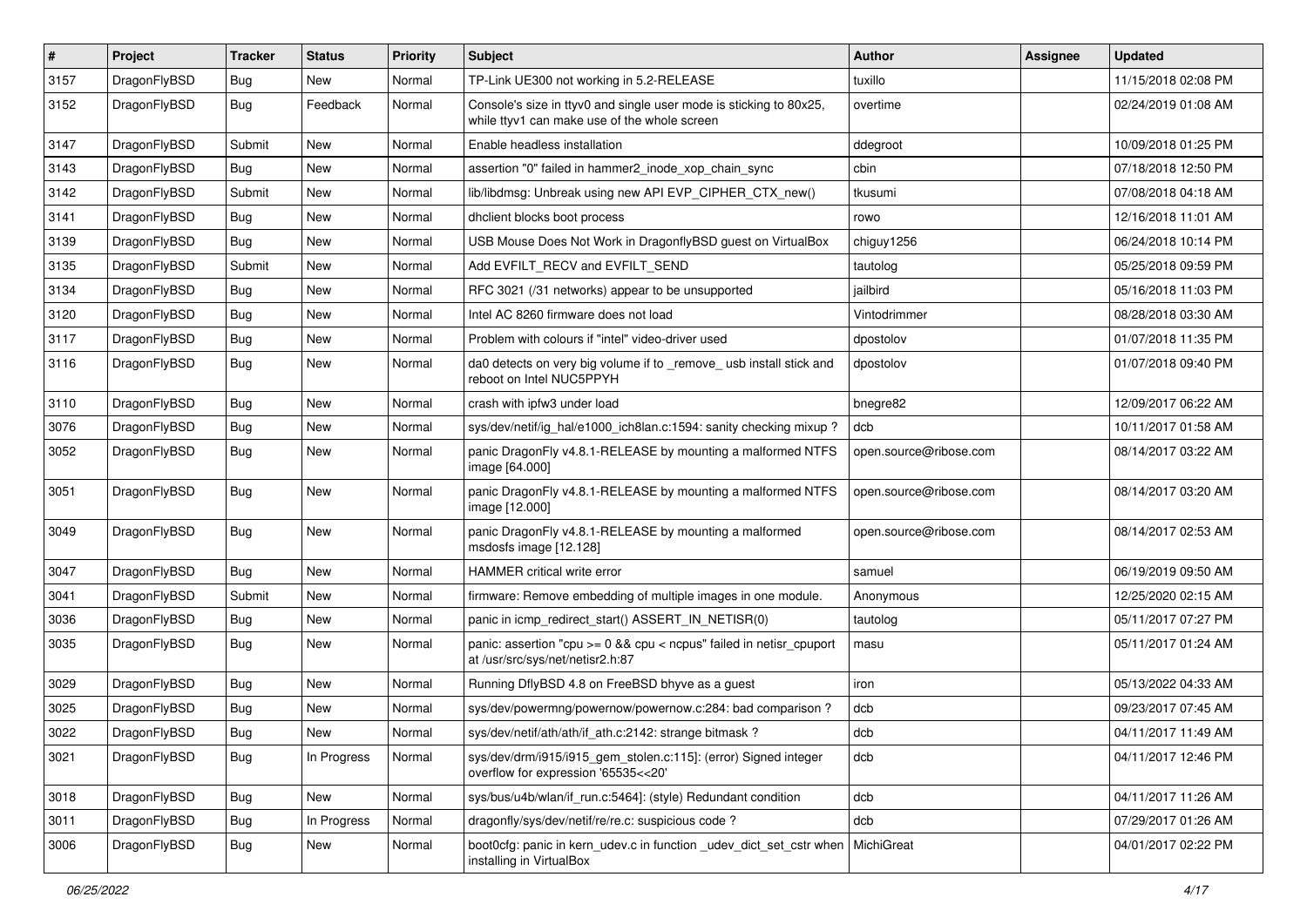| $\vert$ # | Project      | <b>Tracker</b> | <b>Status</b> | <b>Priority</b> | <b>Subject</b>                                                                                                       | <b>Author</b>    | <b>Assignee</b> | <b>Updated</b>      |
|-----------|--------------|----------------|---------------|-----------------|----------------------------------------------------------------------------------------------------------------------|------------------|-----------------|---------------------|
| 2994      | DragonFlyBSD | Bug            | New           | Normal          | Intermittent boot hangs after git: hammer - HAMMER Version 7                                                         | davshao          |                 | 03/30/2017 02:06 PM |
| 2972      | DragonFlyBSD | Bug            | <b>New</b>    | Normal          | ipfw3 "deny to me" does not work correctly                                                                           | mneumann         |                 | 12/27/2016 12:11 PM |
| 2970      | DragonFlyBSD | Bug            | <b>New</b>    | Normal          | kernel 4.7: "Is -I" causes panic on UDF filesystem: "bgetvp -<br>overlapping buffer"                                 | peeter           |                 | 12/21/2016 02:46 AM |
| 2958      | DragonFlyBSD | Bug            | Feedback      | Normal          | Hammer FS dies during pruning after massive write load                                                               | neilb            |                 | 10/11/2016 04:20 AM |
| 2957      | DragonFlyBSD | Bug            | Feedback      | Normal          | swapoff -a followed by swapon -a doesn't give your swap back                                                         | neilb            |                 | 10/09/2016 04:17 AM |
| 2936      | DragonFlyBSD | Bug            | <b>New</b>    | Normal          | loader.efi crashes while loading kernel                                                                              | spaceille        |                 | 08/20/2016 06:17 AM |
| 2933      | DragonFlyBSD | Submit         | <b>New</b>    | Normal          | Remove unix domain socket support from cat(1)                                                                        | sevan            |                 | 08/01/2016 08:10 PM |
| 2924      | DragonFlyBSD | Bug            | <b>New</b>    | Normal          | cat -v fails to tag characters in extended table with M- prefix with<br>some locales                                 | sevan            |                 | 07/11/2016 07:18 AM |
| 2921      | DragonFlyBSD | Submit         | <b>New</b>    | Normal          | Allow moused to accept userland mouse events                                                                         | tautolog         |                 | 05/11/2021 04:08 AM |
| 2917      | DragonFlyBSD | Bug            | New           | Normal          | da8: reading primary partition table: error accessing offset<br>000000000000 for 512                                 | liweitianux      |                 | 05/11/2021 08:43 PM |
| 2898      | DragonFlyBSD | Bug            | <b>New</b>    | Normal          | <b>HAMMER</b> panic                                                                                                  | pavalos          |                 | 11/03/2018 07:05 AM |
| 2892      | DragonFlyBSD | Bug            | New           | Normal          | swap pager:indefinite wait bufferf error                                                                             | <b>Ihmwzy</b>    |                 | 02/21/2016 10:32 PM |
| 2891      | DragonFlyBSD | Bug            | New           | Normal          | Kernel panic in IEEE802.11 related code                                                                              | shamaz           |                 | 05/29/2016 05:49 PM |
| 2890      | DragonFlyBSD | Bug            | <b>New</b>    | Normal          | not able to boot usb installer on Toshiba Chromebook 2                                                               | johnnywhishbone  |                 | 02/22/2016 03:42 AM |
| 2886      | DragonFlyBSD | Bug            | New           | Normal          | dragonfly mail agent: sending a testmail causes high system load                                                     | worf             |                 | 02/05/2016 05:53 AM |
| 2881      | DragonFlyBSD | Bug            | <b>New</b>    | Normal          | Pulseaudio hangs/resets system when starting X11                                                                     | mneumann         |                 | 01/09/2016 03:08 AM |
| 2874      | DragonFlyBSD | Bug            | New           | Normal          | make world DESTDIR=/emptydir fails                                                                                   | pascii           |                 | 12/25/2015 07:04 AM |
| 2863      | DragonFlyBSD | Bug            | <b>New</b>    | Normal          | HAMMER synch tid is zero                                                                                             | shamaz           |                 | 12/12/2015 11:24 PM |
| 2857      | DragonFlyBSD | <b>Bug</b>     | New           | Normal          | hammer stalls via bitcoin-qt                                                                                         | tkusumi          |                 | 11/30/2015 06:52 AM |
| 2852      | DragonFlyBSD | Bug            | New           | Normal          | Hammer File System - hangs on undo during system boot / mount -<br>will not recover on DragonFlyBSD newer than 3.6.0 | abale            |                 | 05/11/2021 04:07 AM |
| 2840      | DragonFlyBSD | Bug            | <b>New</b>    | Normal          | wrong voltage is reported                                                                                            | yellowrabbit2010 |                 | 09/11/2015 06:09 PM |
| 2835      | DragonFlyBSD | <b>Bug</b>     | New           | Normal          | /usr/include/c++/5.0/bits/c++locale.h likes<br>POSIX_C_SOURCE>=200809                                                | davshao          |                 | 11/18/2015 03:40 AM |
| 2820      | DragonFlyBSD | Bug            | New           | Normal          | TP-Link USB Wi-Fi adapter cannot be reattached to the system                                                         | shamaz           |                 | 05/22/2015 09:45 PM |
| 2816      | DragonFlyBSD | Bug            | New           | Normal          | A multitasking process being debugged can get stuck                                                                  | phma             |                 | 05/19/2015 03:57 AM |
| 2812      | DragonFlyBSD | Bug            | <b>New</b>    | Normal          | Panic on Intel DE3815TYKHE                                                                                           | tmorp            |                 | 05/14/2015 03:14 PM |
| 2809      | DragonFlyBSD | Bug            | <b>New</b>    | Normal          | hammer mirror-stream                                                                                                 | masu             |                 | 04/10/2015 12:33 AM |
| 2808      | DragonFlyBSD | <b>Bug</b>     | New           | Normal          | X freeze by switching between X and VT - results in black screen                                                     | lukesky333       |                 | 05/11/2021 03:55 AM |
| 2806      | DragonFlyBSD | <b>Bug</b>     | New           | Normal          | failed to configure a link-local address on ath $0$ (errno = 22)                                                     | Chingyuan        |                 | 05/25/2021 01:00 AM |
| 2803      | DragonFlyBSD | <b>Bug</b>     | New           | Normal          | HAMMER: Warning: UNDO area too small!                                                                                | ftigeot          |                 | 03/11/2015 03:42 PM |
| 2802      | DragonFlyBSD | <b>Bug</b>     | New           | Normal          | USB Wifi urtwn0 crash from cd boot                                                                                   | opvalues         |                 | 03/10/2015 01:07 AM |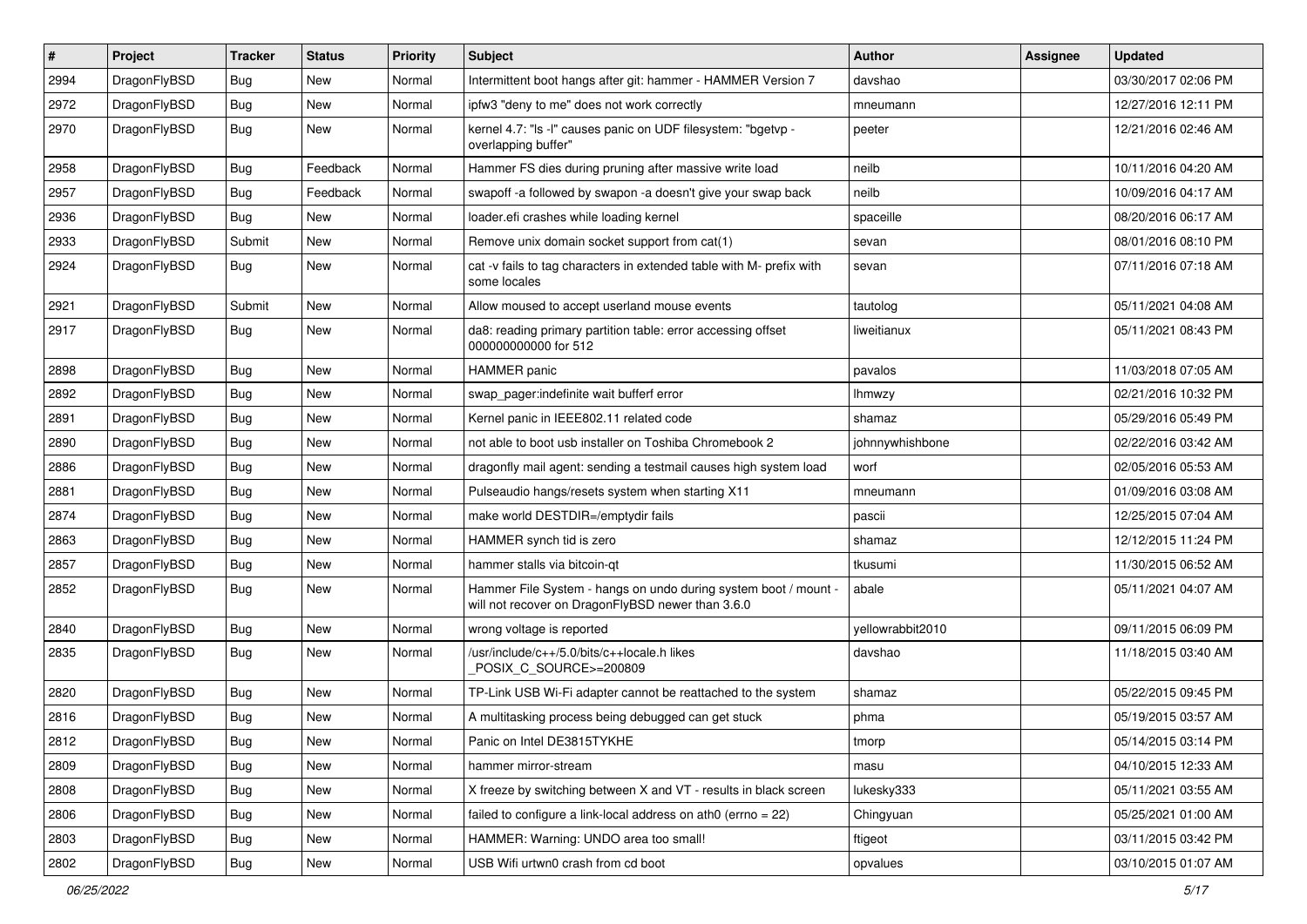| $\vert$ # | Project      | <b>Tracker</b> | <b>Status</b> | <b>Priority</b> | <b>Subject</b>                                                                                             | <b>Author</b>     | Assignee | <b>Updated</b>      |
|-----------|--------------|----------------|---------------|-----------------|------------------------------------------------------------------------------------------------------------|-------------------|----------|---------------------|
| 2799      | DragonFlyBSD | Bug            | New           | Normal          | Fatal trap 12 caused by moused(8) -p/dev/cual0                                                             | opvalues          |          | 03/04/2015 11:01 PM |
| 2788      | DragonFlyBSD | <b>Bug</b>     | <b>New</b>    | Normal          | ioctl GSLICEINFO: Not working for vnode slice                                                              | mneumann          |          | 02/12/2015 07:49 AM |
| 2738      | DragonFlyBSD | <b>Bug</b>     | New           | Normal          | Hammer: Strange behavior when trying to recover old version of<br>moved file                               | roland            |          | 11/20/2014 08:02 AM |
| 2731      | DragonFlyBSD | <b>Bug</b>     | In Progress   | Normal          | Screen full of random colors when starting Xorg with Intel Haswell<br>HD Graphics P4600                    | jkatzmaier        |          | 11/12/2014 04:08 PM |
| 2712      | DragonFlyBSD | <b>Bug</b>     | <b>New</b>    | Normal          | connect(2) returns EINVAL when retrying after ECONNREFUSED                                                 | jorisgio          |          | 08/14/2014 05:31 PM |
| 2708      | DragonFlyBSD | <b>Bug</b>     | <b>New</b>    | Normal          | unable to send TCP nor UDP on age(4) interface                                                             | dermiste          |          | 05/11/2021 03:54 AM |
| 2688      | DragonFlyBSD | <b>Bug</b>     | New           | Normal          | 67613368bdda7 Fix wrong checks for U4B presence Asrock Z77M<br>difficulty detecting USB keyboard           | davshao           |          | 06/28/2014 07:08 PM |
| 2687      | DragonFlyBSD | <b>Bug</b>     | <b>New</b>    | Normal          | natacontrol software RAID in installer                                                                     | csmelosky         |          | 06/22/2014 12:03 PM |
| 2674      | DragonFlyBSD | <b>Bug</b>     | <b>New</b>    | Normal          | <b>GPT Support</b>                                                                                         | ftigeot           |          | 12/28/2015 02:54 PM |
| 2652      | DragonFlyBSD | Bug            | <b>New</b>    | Normal          | 189a0ff3761b47  ix: Implement MSI-X support locks up Lenovo<br>S <sub>10</sub> Intel Atom n <sub>270</sub> | davshao           |          | 05/14/2014 01:55 AM |
| 2647      | DragonFlyBSD | <b>Bug</b>     | <b>New</b>    | Normal          | HAMMER panic on 3.6.0                                                                                      | tuxillo           |          | 05/11/2021 03:54 AM |
| 2645      | DragonFlyBSD | <b>Bug</b>     | New           | Normal          | panic with dsched fq and ioprio                                                                            | jyoung15          |          | 02/20/2014 07:29 AM |
| 2644      | DragonFlyBSD | <b>Bug</b>     | Feedback      | Normal          | 3.6.0-REL trap 9 on boot                                                                                   | memmerto          |          | 11/27/2021 08:08 AM |
| 2641      | DragonFlyBSD | <b>Bug</b>     | <b>New</b>    | Normal          | Panic when loading natapci as module                                                                       | tuxillo           |          | 05/11/2021 03:54 AM |
| 2630      | DragonFlyBSD | <b>Bug</b>     | New           | Normal          | Bring in latest iconv fixes from FreeBSD10 as well as csmapper<br>updates                                  | tuxillo           |          | 05/11/2021 03:54 AM |
| 2629      | DragonFlyBSD | <b>Bug</b>     | New           | Normal          | Replace gcc44 with llvm34, clang34, and libc++                                                             | tuxillo           |          | 06/02/2014 02:30 PM |
| 2626      | DragonFlyBSD | Bug            | New           | Normal          | iwn driver drops with error: "firmware error 'iwn_intr: fatal firmware<br>error"                           | rodyaj            |          | 01/09/2014 05:50 AM |
| 2622      | DragonFlyBSD | <b>Bug</b>     | New           | Normal          | VAIO FIT15E fn keys support                                                                                | nonsolosoft       |          | 12/31/2013 01:31 AM |
| 2621      | DragonFlyBSD | <b>Bug</b>     | New           | Normal          | core dump using cdrom                                                                                      | nonsolosoft       |          | 12/27/2013 12:43 AM |
| 2620      | DragonFlyBSD | <b>Bug</b>     | New           | Normal          | moused problem                                                                                             | FilippoMo         |          | 12/20/2013 10:32 AM |
| 2619      | DragonFlyBSD | Bug            | New           | Normal          | Dragon Fly 3.6 can't be installed on a 6TB volume                                                          | ftigeot           |          | 02/23/2014 11:55 PM |
| 2618      | DragonFlyBSD | Bug            | New           | Normal          | mouse problem on RELEASE-3 6 0                                                                             | FilippoMo         |          | 12/20/2013 03:26 AM |
| 2617      | DragonFlyBSD | Bug            | Feedback      | Normal          | Possible issue with wireless mouse on 3.6 release                                                          | FilippoMo         |          | 01/14/2015 03:42 PM |
| 2611      | DragonFlyBSD | <b>Bug</b>     | <b>New</b>    | Normal          | Change in IP address results in network not working                                                        | phma              |          | 12/05/2013 07:55 PM |
| 2609      | DragonFlyBSD | <b>Bug</b>     | New           | Normal          | master: panic: assertion<br>"LWKT TOKEN HELD ANY(vm object token(object))" failed in<br>swp pager lookup   | thomas.nikolajsen |          | 11/28/2013 11:36 AM |
| 2604      | DragonFlyBSD | Bug            | <b>New</b>    | Normal          | dell laptop does not boot with LATEST                                                                      | isenmann          |          | 11/20/2013 02:07 AM |
| 2598      | DragonFlyBSD | Bug            | <b>New</b>    | Normal          | i386 via USB Booting                                                                                       | mbzadegan         |          | 10/21/2013 02:28 AM |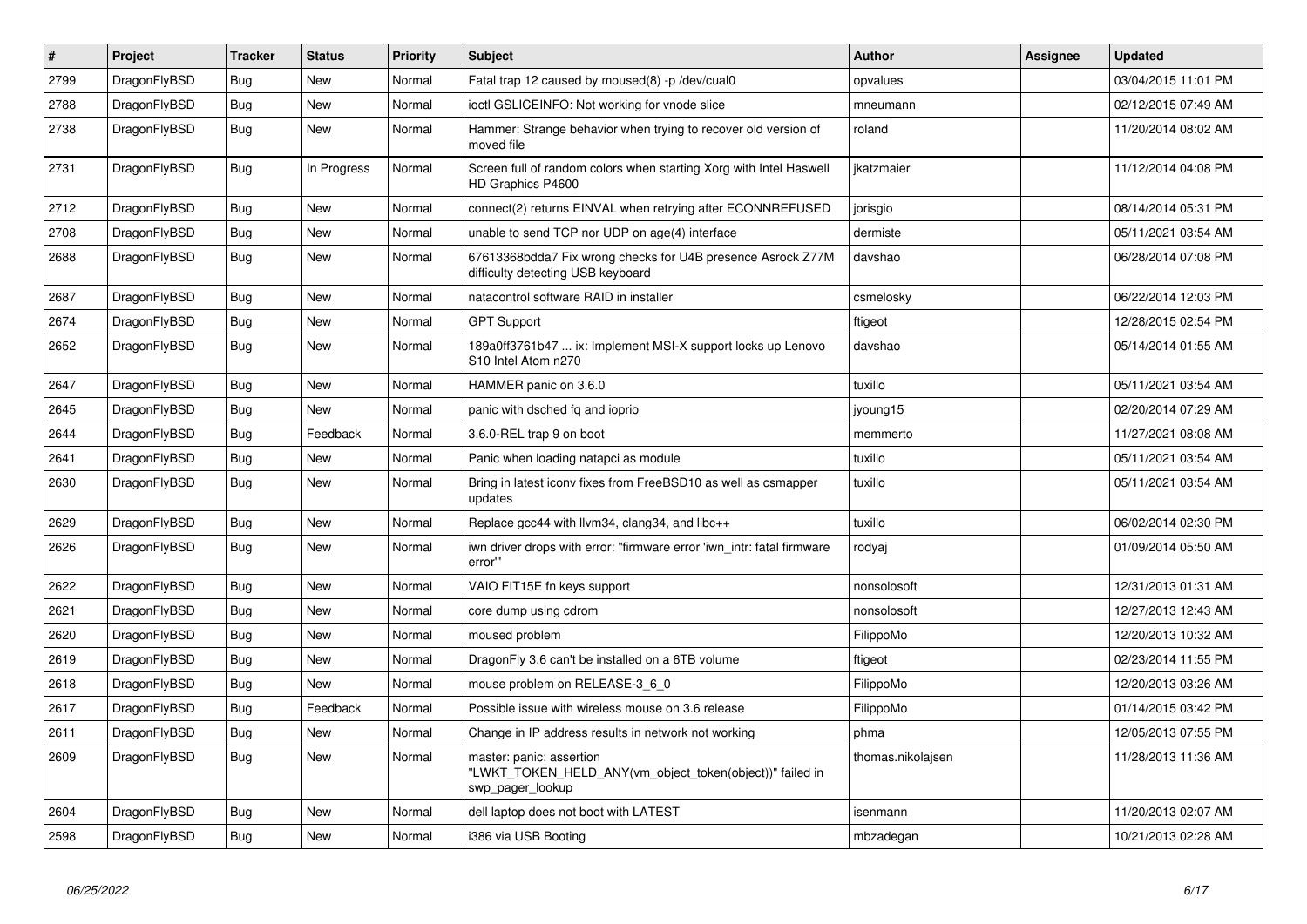| #    | Project      | <b>Tracker</b> | <b>Status</b> | <b>Priority</b> | Subject                                                                                                                      | Author            | Assignee | <b>Updated</b>      |
|------|--------------|----------------|---------------|-----------------|------------------------------------------------------------------------------------------------------------------------------|-------------------|----------|---------------------|
| 2595 | DragonFlyBSD | <b>Bug</b>     | New           | Normal          | DragonFly 3.4.3 crashes on SUN Blade X6250 with Qlogic ISP 2432<br>FC card                                                   | Turvamies         |          | 10/07/2013 11:53 AM |
| 2587 | DragonFlyBSD | <b>Bug</b>     | <b>New</b>    | Normal          | SATA DVD writer not detected by DragonFly                                                                                    | srussell          |          | 09/04/2020 08:55 AM |
| 2586 | DragonFlyBSD | Bug            | <b>New</b>    | Normal          | pf: "modulate" state seems problematic                                                                                       | srussell          |          | 09/25/2013 07:36 PM |
| 2569 | DragonFlyBSD | Bug            | <b>New</b>    | Normal          | ctime NFS                                                                                                                    | ferney            |          | 08/11/2013 04:35 AM |
| 2568 | DragonFlyBSD | <b>Bug</b>     | New           | Normal          | <b>AHCI</b> panic                                                                                                            | josepht           |          | 06/07/2013 05:52 PM |
| 2565 | DragonFlyBSD | <b>Bug</b>     | <b>New</b>    | Normal          | "ifconfig ix0 up" panic                                                                                                      | ltpig402a         |          | 06/03/2013 05:46 AM |
| 2557 | DragonFlyBSD | <b>Bug</b>     | New           | Normal          | stock 3.4.1 kernel halts during booting if dm and dm_target_crypt<br>are loaded and RAID controller is present               | phma              |          | 05/12/2013 10:38 PM |
| 2556 | DragonFlyBSD | Bug            | Feedback      | Normal          | DragonFly v3.5.0.81.gd3479 - Process signal weirdness                                                                        | tuxillo           |          | 12/17/2013 03:48 PM |
| 2544 | DragonFlyBSD | <b>Bug</b>     | <b>New</b>    | Normal          | live DVD system boot (menu option 1) caused db> prompt on<br>PE1950                                                          | estrabd           |          | 05/11/2021 03:54 AM |
| 2535 | DragonFlyBSD | <b>Bug</b>     | <b>New</b>    | Normal          | Imap processes apparentlt blocked on disk I/O                                                                                | ftigeot           |          | 04/02/2013 09:31 AM |
| 2531 | DragonFlyBSD | <b>Bug</b>     | New           | Normal          | camcontrol fails to disable APM                                                                                              | m.lombardi85      |          | 03/23/2013 12:28 PM |
| 2526 | DragonFlyBSD | <b>Bug</b>     | <b>New</b>    | Normal          | hammer cleanup doesn't run on first day of DST                                                                               | pavalos           |          | 10/18/2016 05:28 PM |
| 2520 | DragonFlyBSD | <b>Bug</b>     | New           | Normal          | panic: assertion "IS_SERIALIZED((ifp->if_serializer))" failed in<br>if_default_serialize_assert at /usr/src/sys/net/if.c:437 | ano               |          | 03/09/2013 12:14 AM |
| 2509 | DragonFlyBSD | <b>Bug</b>     | <b>New</b>    | Normal          | Redefinition of DIRBLKSIZ in restore(8)                                                                                      | swildner          |          | 06/04/2022 04:40 AM |
| 2498 | DragonFlyBSD | <b>Bug</b>     | New           | Normal          | DFBSD v3.2.2-RELEASE - LIST_FIRST(&bp->b_dep) == NULL"<br>failed in vfs vmio release                                         | tuxillo           |          | 05/31/2022 04:09 PM |
| 2493 | DragonFlyBSD | Bug            | <b>New</b>    | Normal          | vidcontrol: invalid video mode name                                                                                          | Svarov            |          | 01/24/2013 09:55 AM |
| 2490 | DragonFlyBSD | <b>Bug</b>     | New           | Normal          | nmalloc should color addresses to avoid cache bank conflictsw                                                                | vsrinivas         |          | 06/10/2014 05:51 AM |
| 2489 | DragonFlyBSD | <b>Bug</b>     | <b>New</b>    | Normal          | nmalloc doesn't cache VA for allocations > 8KB                                                                               | vsrinivas         |          | 06/10/2014 05:51 AM |
| 2473 | DragonFlyBSD | Bug            | New           | Normal          | Kernel crash when trying to up the wpi0 device (Dfly<br>v3.3.0.758.g47388-DEVELOPMENT)                                       | tomaz             |          | 02/24/2014 08:50 AM |
| 2459 | DragonFlyBSD | <b>Bug</b>     | Feedback      | Normal          | apic problems with HP Probook 4510s                                                                                          | thowe             |          | 11/27/2021 08:22 AM |
| 2453 | DragonFlyBSD | <b>Bug</b>     | <b>New</b>    | Normal          | panic: assertion "gd->gd_spinlocks == 0" failed                                                                              | Johannes.Hofmann  |          | 11/12/2012 12:54 PM |
| 2444 | DragonFlyBSD | Bug            | New           | Normal          | Crash during Hammer overnight cleanup                                                                                        | justin            |          | 11/04/2012 07:58 AM |
| 2436 | DragonFlyBSD | Bug            | New           | Normal          | panic: assertion "lp->lwp_qcpu == dd->cpuid" failed in<br>dfly_acquire_curproc                                               | thomas.nikolajsen |          | 01/23/2013 11:07 AM |
| 2434 | DragonFlyBSD | Bug            | New           | Normal          | BTX Halted - Boot fails on USB/GUI                                                                                           | lucmv             |          | 10/17/2012 08:12 PM |
| 2430 | DragonFlyBSD | <b>Bug</b>     | New           | Normal          | Alternate Password Hash method                                                                                               | robin.carey1      |          | 10/07/2012 06:28 AM |
| 2414 | DragonFlyBSD | Bug            | In Progress   | Normal          | Lenovo S10 acpi freeze (not new)                                                                                             | davshao           |          | 05/11/2021 04:13 AM |
| 2412 | DragonFlyBSD | Bug            | New           | Normal          | wlan0 fails to get address via dhclient                                                                                      | nonsolosoft       |          | 08/30/2012 05:55 AM |
| 2389 | DragonFlyBSD | <b>Bug</b>     | New           | Normal          | computer crashed while listing processes                                                                                     | phma              |          | 06/18/2012 02:49 PM |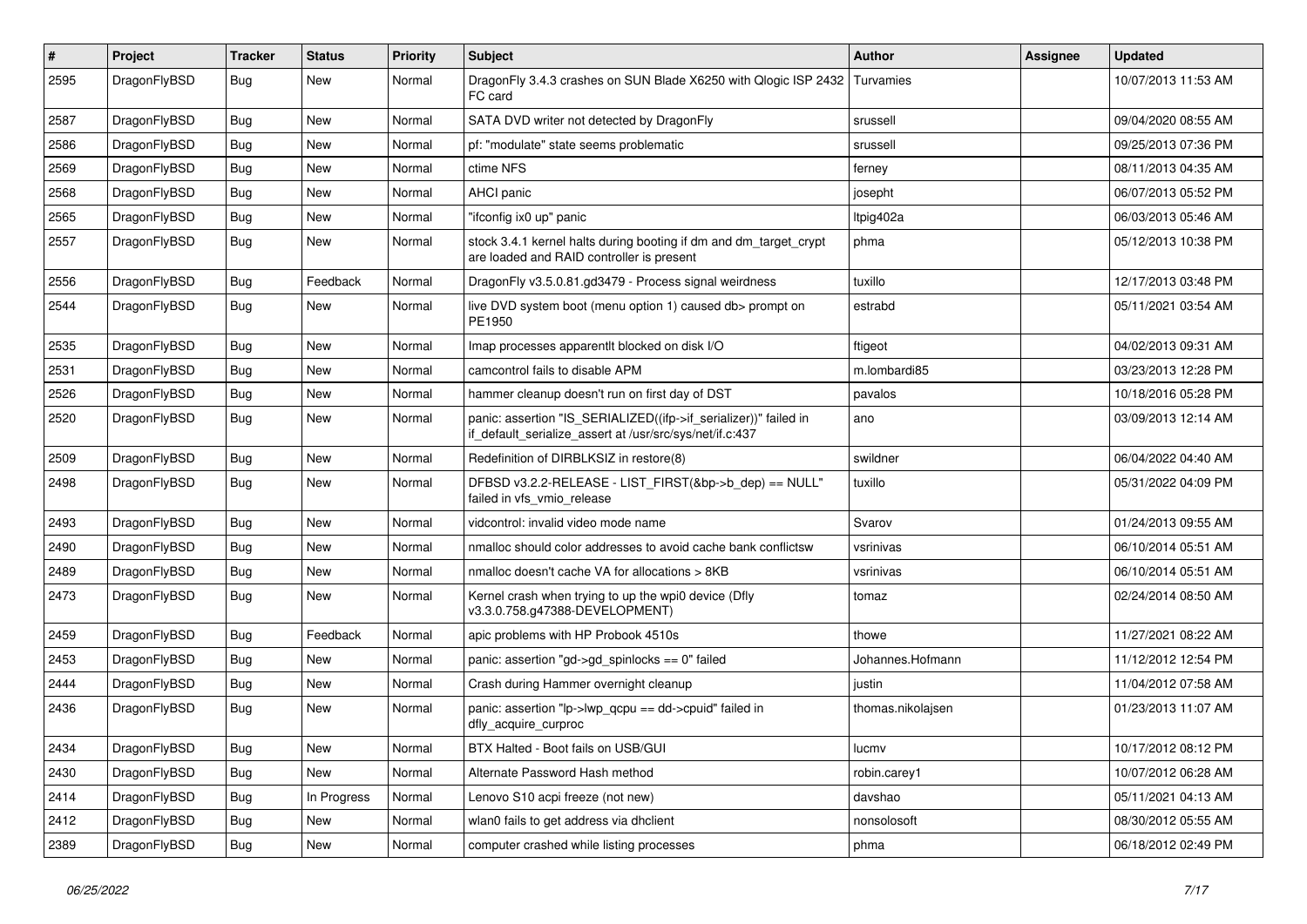| $\sharp$ | Project      | <b>Tracker</b> | <b>Status</b> | <b>Priority</b> | <b>Subject</b>                                                                                             | Author       | Assignee | <b>Updated</b>      |
|----------|--------------|----------------|---------------|-----------------|------------------------------------------------------------------------------------------------------------|--------------|----------|---------------------|
| 2387     | DragonFlyBSD | Bug            | New           | Normal          | hammer ignores -t during dedup                                                                             | phma         |          | 06/17/2012 12:30 PM |
| 2371     | DragonFlyBSD | Bug            | New           | Normal          | Timezone problem with America/Sao_Paulo                                                                    | raitech      |          | 05/17/2012 01:42 PM |
| 2369     | DragonFlyBSD | Bug            | New           | Normal          | panic: Bad link elm 0xffffffe07edf6068 next->prev != elm                                                   | jaydg        |          | 08/15/2012 03:04 AM |
| 2360     | DragonFlyBSD | Bug            | In Progress   | Normal          | Wishlist: virtio driver import                                                                             | vsrinivas    |          | 06/04/2022 04:16 AM |
| 2351     | DragonFlyBSD | Bug            | In Progress   | Normal          | DFBSD v3.1.0.579.g44ccf - Stuck during startup, random freezes                                             | tuxillo      |          | 04/24/2012 08:21 AM |
| 2345     | DragonFlyBSD | Bug            | In Progress   | Normal          | DFBSD v3.1.0.457.gd679f - NFS panic on diskless station                                                    | tuxillo      |          | 04/07/2012 05:22 PM |
| 2331     | DragonFlyBSD | Bug            | New           | Normal          | reading mouse mode from unopen file descriptor hangs mouse<br>driver                                       | phma         |          | 03/14/2012 09:43 AM |
| 2329     | DragonFlyBSD | Bug            | New           | Normal          | ibm x3550 & acpi                                                                                           | ano          |          | 06/03/2014 11:37 AM |
| 2324     | DragonFlyBSD | Bug            | <b>New</b>    | Normal          | natacotrol support > 2TB not working even after the ftigeot patch                                          | zenny        |          | 03/03/2012 01:00 AM |
| 2319     | DragonFlyBSD | <b>Bug</b>     | New           | Normal          | crypt/passwd forward compat                                                                                | c.turner1    |          | 02/28/2012 12:39 PM |
| 2316     | DragonFlyBSD | <b>Bug</b>     | <b>New</b>    | Normal          | Ungraceful invalid password handling for adding a new user in the<br>installer                             | rune         |          | 04/27/2012 11:23 PM |
| 2311     | DragonFlyBSD | <b>Bug</b>     | New           | Normal          | Xorg crash having something to do with drm                                                                 | phma         |          | 02/22/2012 09:59 AM |
| 2308     | DragonFlyBSD | <b>Bug</b>     | New           | Normal          | System freeze when unloading snd_hda                                                                       | jaydg        |          | 02/19/2012 07:15 AM |
| 2306     | DragonFlyBSD | <b>Bug</b>     | New           | Normal          | a crash starts the kernel debugger in text mode, but just reboots in X                                     | phma         |          | 02/11/2012 08:02 PM |
| 2297     | DragonFlyBSD | <b>Bug</b>     | New           | Normal          | strange NFS (client) error messages / problems                                                             | Anonymous    |          | 02/19/2012 02:59 PM |
| 2292     | DragonFlyBSD | <b>Bug</b>     | New           | Normal          | re interface with jumbo frames (mtu larger than 1500) hangs after<br>some traffic                          | Anonymous    |          | 01/31/2012 12:11 AM |
| 2288     | DragonFlyBSD | <b>Bug</b>     | Feedback      | Normal          | Random IO performance loss introduced since January 1st                                                    | lentferj     |          | 01/23/2013 04:21 PM |
| 2287     | DragonFlyBSD | <b>Bug</b>     | New           | Normal          | HAMMER(ROOT) Illegal UNDO TAIL signature at<br>300000001967c000                                            | y0n3t4n1     |          | 11/07/2018 01:22 AM |
| 2283     | DragonFlyBSD | <b>Bug</b>     | New           | Normal          | DFBSD DragonFly v2.13.0.957.g4f459 - pmap_release: page<br>should already be gone 0xc27120bc               | tuxillo      |          | 01/23/2012 03:03 AM |
| 2282     | DragonFlyBSD | <b>Bug</b>     | In Progress   | Normal          | gdb segfaults with certain corefiles                                                                       | tuxillo      |          | 01/18/2012 04:40 PM |
| 2254     | DragonFlyBSD | <b>Bug</b>     | New           | Normal          | panic: assertion "ref < &td->td_toks_end" failed in lwkt_gettoken at<br>/usr/src/sys/kern/lwkt_token.c:588 | eocallaghan  |          | 12/05/2011 10:21 PM |
| 2250     | DragonFlyBSD | <b>Bug</b>     | New           | Normal          | Kernel panic                                                                                               | adamk        |          | 11/23/2018 01:10 AM |
| 2248     | DragonFlyBSD | <b>Bug</b>     | <b>New</b>    | Normal          | sysctl panic                                                                                               | pavalos      |          | 11/23/2011 06:23 PM |
| 2245     | DragonFlyBSD | Bug            | <b>New</b>    | Normal          | panic: assertion "ref < &td->td toks end" failed in lwkt gettoken at<br>/usr/src/sys/kern/lwkt_token.c:588 | juanfra684   |          | 11/22/2011 07:41 PM |
| 2224     | DragonFlyBSD | <b>Bug</b>     | <b>New</b>    | Normal          | v2.13.0.291.gaa7ec - Panic on fq while installing world                                                    | tuxillo      |          | 11/18/2011 01:40 AM |
| 2210     | DragonFlyBSD | <b>Bug</b>     | New           | Normal          | Bugtracker cannot assign default project for new users                                                     | ahuete.devel |          | 11/17/2011 11:30 AM |
| 2199     | DragonFlyBSD | <b>Bug</b>     | <b>New</b>    | Normal          | screen segfaults if utmpx isn't present                                                                    | pavalos      |          | 11/15/2011 10:52 PM |
| 2182     | DragonFlyBSD | <b>Bug</b>     | New           | Normal          | if_msk PHY FIFO underrun/overflow                                                                          | nonsolosoft  |          | 09/03/2012 06:39 AM |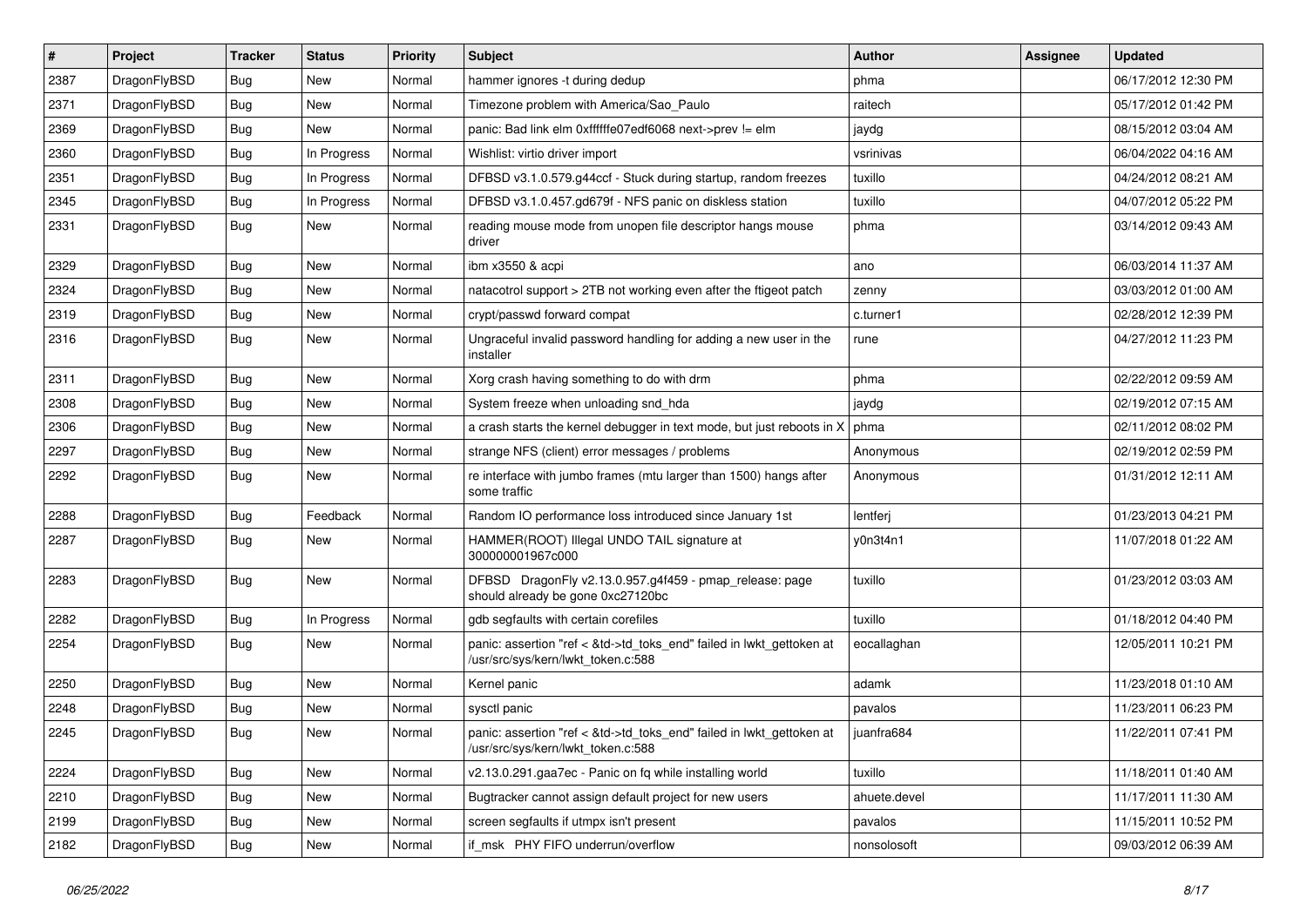| $\pmb{\#}$ | Project      | <b>Tracker</b> | <b>Status</b> | <b>Priority</b> | Subject                                                                                 | Author       | Assignee | <b>Updated</b>      |
|------------|--------------|----------------|---------------|-----------------|-----------------------------------------------------------------------------------------|--------------|----------|---------------------|
| 2171       | DragonFlyBSD | Bug            | New           | Normal          | DFBSD v2.13.0.151.gdc8442 - panic: assertion "(*ptep &<br>$(PG_MANAGED PG_V)) == PG_V"$ | tuxillo      |          | 11/04/2011 05:06 PM |
| 2167       | DragonFlyBSD | <b>Bug</b>     | <b>New</b>    | Normal          | shutdown/reboot fails after uptime msg                                                  | marino       |          | 11/28/2011 03:01 AM |
| 2166       | DragonFlyBSD | Bug            | New           | Normal          | DFBSD v2.13.0.109.g05b9d - Strange lockups                                              | tuxillo      |          | 10/29/2011 11:20 AM |
| 2164       | DragonFlyBSD | Bug            | <b>New</b>    | Normal          | panic on reboot from usb.                                                               | eocallaghan  |          | 10/27/2011 09:29 AM |
| 2161       | DragonFlyBSD | Bug            | New           | Normal          | Outdated xorg.conf file gets installed into etc and screws up mouse                     | eocallaghan  |          | 10/27/2011 01:51 PM |
| 2158       | DragonFlyBSD | Bug            | New           | Normal          | iwn panics with assertion on boot.                                                      | eocallaghan  |          | 10/24/2011 04:13 PM |
| 2154       | DragonFlyBSD | Bug            | New           | Normal          | vkernel copyout() doesn't return EFAULT on error                                        | vsrinivas    |          | 10/20/2011 03:53 AM |
| 2153       | DragonFlyBSD | Bug            | New           | Normal          | Too many unuseful warnings at boot                                                      | juanfra684   |          | 10/18/2011 10:16 PM |
| 2138       | DragonFlyBSD | Bug            | <b>New</b>    | Normal          | > 100% CPU usage                                                                        | robin.carey1 |          | 09/26/2011 12:20 PM |
| 2136       | DragonFlyBSD | Bug            | New           | Normal          | socketpair() doesn't free file descriptors on copyout failure                           | vsrinivas    |          | 04/05/2013 09:13 AM |
| 2129       | DragonFlyBSD | Bug            | New           | Normal          | DFBSD v2.11.0.661.gf9438 i386 - panic: lockmgr thrd_sleep                               | tuxillo      |          | 09/05/2011 09:49 AM |
| 2125       | DragonFlyBSD | Bug            | New           | Normal          | Weird garbage in dmesg                                                                  | herrgard     |          | 08/30/2011 08:04 PM |
| 2124       | DragonFlyBSD | Bug            | New           | Normal          | getty repeating too quickly on port /dev/ttyv0                                          | sgeorge.ml   |          | 09/01/2011 04:28 AM |
| 2123       | DragonFlyBSD | Bug            | New           | Normal          | hammer is losing files                                                                  | schmir       |          | 08/30/2011 07:56 PM |
| 2122       | DragonFlyBSD | Submit         | New           | Normal          | [Review] Fixes to the VFS layer                                                         | ftigeot      |          | 05/31/2022 03:25 PM |
| 2115       | DragonFlyBSD | Bug            | New           | Normal          | [msk] system freeze after receive some paquet                                           | bsdsx        |          | 08/22/2011 10:22 AM |
| 2107       | DragonFlyBSD | <b>Bug</b>     | <b>New</b>    | Normal          | 2.10.1 sata dvd drive issue                                                             | ausppc       |          | 07/31/2011 08:41 PM |
| 2104       | DragonFlyBSD | Bug            | New           | Normal          | network configuration seg. fault on install CD                                          | navratil     |          | 07/26/2011 07:55 AM |
| 2099       | DragonFlyBSD | Bug            | <b>New</b>    | Normal          | page fault panic in vm system                                                           | pavalos      |          | 07/10/2011 08:51 AM |
| 2098       | DragonFlyBSD | Submit         | New           | Normal          | [PATCH] correct ath man page example<br>(/usr/src/share/man/man4/ath.4)                 | nobody       |          | 11/15/2011 12:27 AM |
| 2094       | DragonFlyBSD | Bug            | New           | Normal          | Segfault when gdb printing backtrace from core dump                                     | greenrd      |          | 06/25/2011 04:14 PM |
| 2090       | DragonFlyBSD | Bug            | Feedback      | Normal          | snd_hda does not support headphone automute                                             | justin       |          | 03/29/2012 08:03 PM |
| 2085       | DragonFlyBSD | Bug            | New           | Normal          | panic: assertion: (m->flags & PG_MAPPED) == 0 in<br>vm_page_free_toq                    | vsrinivas    |          | 06/10/2011 07:48 AM |
| 2084       | DragonFlyBSD | Bug            | New           | Normal          | DFBSD v2.11.0.242.g4d317 - panic: zone: entry not free                                  | tuxillo      |          | 07/03/2012 01:23 AM |
| 2082       | DragonFlyBSD | Bug            | New           | Normal          | dfbsd 2.10.1 amd64 - mc port build error with 'bmake bin-install'                       | sun-doctor   |          | 05/25/2011 07:18 PM |
| 2081       | DragonFlyBSD | Bug            | Feedback      | Normal          | Panic on device "detach" / "failure"                                                    | vsrinivas    |          | 02/29/2012 07:11 AM |
| 2080       | DragonFlyBSD | Bug            | New           | Normal          | panic: lockmgr thrd sleep: called from interrupt, ipi, or hard code<br>section          | rumcic       |          | 05/30/2011 05:06 PM |
| 2078       | DragonFlyBSD | <b>Bug</b>     | New           | Normal          | DFBSD i386 v2.11.0.201.g3ed2f - Panic during installworld into a<br>vn0 device          | tuxillo      |          | 05/19/2011 07:50 PM |
| 2077       | DragonFlyBSD | <b>Bug</b>     | New           | Normal          | USB devices conflicting                                                                 | srussell     |          | 05/17/2011 05:12 PM |
| 2075       | DragonFlyBSD | <b>Bug</b>     | New           | Normal          | pflogd on x86_64                                                                        | fanch        |          | 05/16/2011 04:04 PM |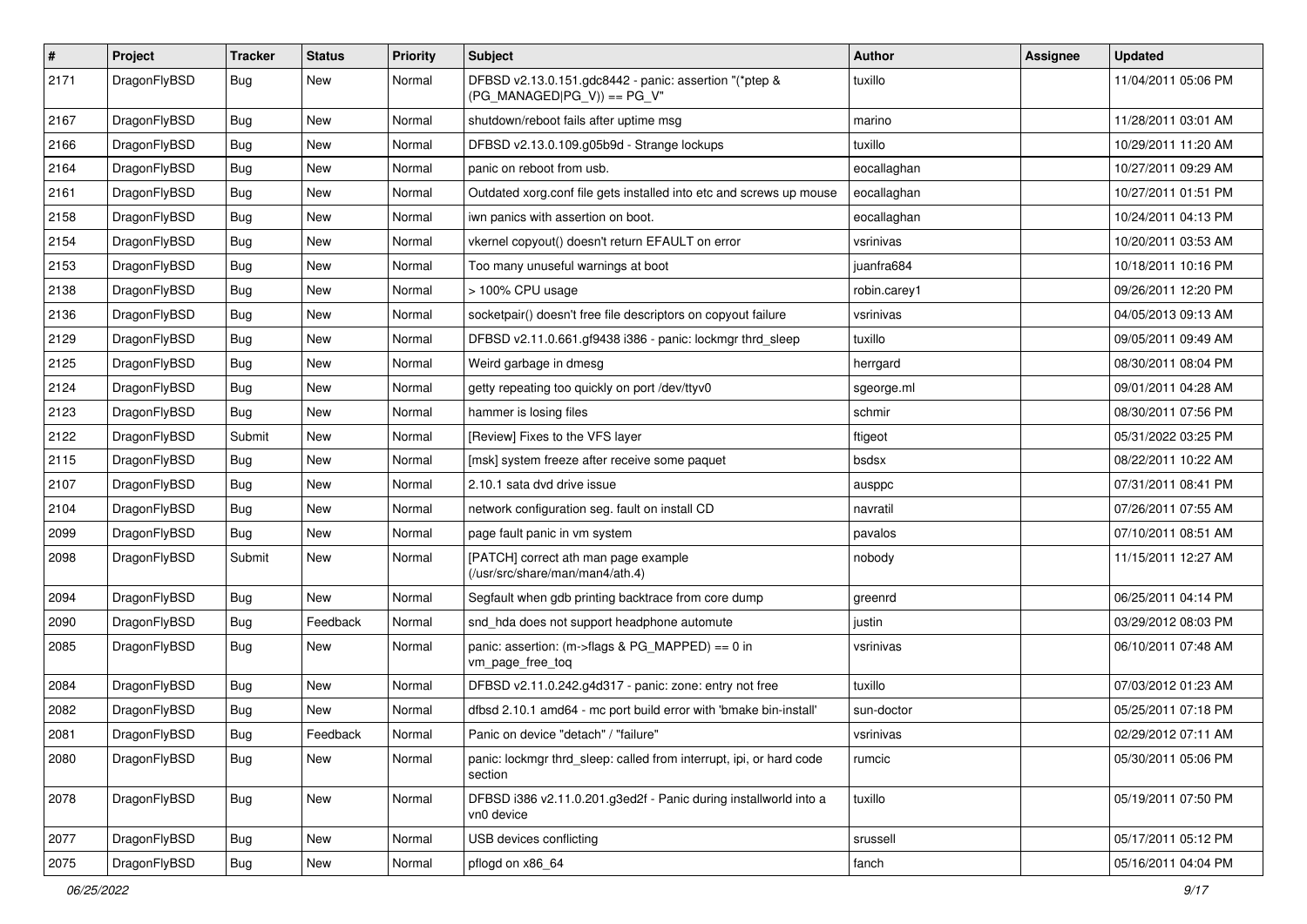| $\pmb{\#}$ | Project      | <b>Tracker</b> | <b>Status</b> | <b>Priority</b> | <b>Subject</b>                                                                                                                                                                                    | <b>Author</b>      | <b>Assignee</b> | <b>Updated</b>      |
|------------|--------------|----------------|---------------|-----------------|---------------------------------------------------------------------------------------------------------------------------------------------------------------------------------------------------|--------------------|-----------------|---------------------|
| 2072       | DragonFlyBSD | Bug            | <b>New</b>    | Normal          | Fatal trap 12: stopped at lwkt_send_ipiq3                                                                                                                                                         | rumcic             |                 | 05/17/2011 04:12 AM |
| 2067       | DragonFlyBSD | Bug            | <b>New</b>    | Normal          | sound/pcm: "play interrupt timeout, channel dead"                                                                                                                                                 | matthiasr          |                 | 05/11/2021 03:55 AM |
| 2061       | DragonFlyBSD | <b>Bug</b>     | New           | Normal          | USB keyboard boot panic                                                                                                                                                                           | sjg                |                 | 05/04/2012 12:20 AM |
| 2055       | DragonFlyBSD | <b>Bug</b>     | New           | Normal          | ssh + IPV6 + bridge => connection freezes                                                                                                                                                         | steve              |                 | 04/24/2011 07:13 PM |
| 2052       | DragonFlyBSD | Bug            | <b>New</b>    | Normal          | Kernel panic: CPU APIC ID out of range                                                                                                                                                            | Anonymous          |                 | 05/02/2011 11:06 AM |
| 2051       | DragonFlyBSD | Bug            | New           | Normal          | No ipv6 lan route entry created on 2.10                                                                                                                                                           | ftigeot            |                 | 04/21/2011 10:37 AM |
| 2048       | DragonFlyBSD | Bug            | <b>New</b>    | Normal          | panic: ffs_sync: rofs mod                                                                                                                                                                         | pavalos            |                 | 04/12/2011 05:45 AM |
| 2045       | DragonFlyBSD | Bug            | New           | Normal          | ral(4): Fatal trap 12: page fault while in kernel mode (two panics)                                                                                                                               | herrgard           |                 | 11/03/2011 05:34 PM |
| 2042       | DragonFlyBSD | <b>Bug</b>     | <b>New</b>    | Normal          | kernel panic, when run boot0cfg                                                                                                                                                                   | sepherosa          |                 | 05/31/2022 03:01 PM |
| 2013       | DragonFlyBSD | Bug            | In Progress   | Normal          | oversized DMA request loop                                                                                                                                                                        | josepht            |                 | 05/11/2021 04:06 AM |
| 2008       | DragonFlyBSD | Bug            | <b>New</b>    | Normal          | lwkt_setcpu_remote: td->td_flags 00800621 console flood                                                                                                                                           | pavalos            |                 | 03/06/2011 09:37 PM |
| 2004       | DragonFlyBSD | Bug            | New           | Normal          | LWKT_WAIT_IPIQ panic                                                                                                                                                                              | steve              |                 | 03/08/2011 05:46 PM |
| 1990       | DragonFlyBSD | Bug            | <b>New</b>    | Normal          | /mnt too large to mount                                                                                                                                                                           | peur.neu           |                 | 02/16/2011 11:24 PM |
| 1984       | DragonFlyBSD | Bug            | New           | Normal          | hammer mount fails after crash - HAMMER: FIFO record bad head<br>signature                                                                                                                        | thomas.nikolajsen  |                 | 03/08/2011 06:57 PM |
| 1975       | DragonFlyBSD | Bug            | New           | Normal          | Applications seg fault in select() and poll()                                                                                                                                                     | rumcic             |                 | 05/31/2022 02:58 PM |
| 1961       | DragonFlyBSD | <b>Bug</b>     | New           | Normal          | Can't create dump from DDB                                                                                                                                                                        | shamaz             |                 | 01/29/2011 09:02 PM |
| 1959       | DragonFlyBSD | Bug            | New           | Normal          | DFBSD v2.9.1.422.gc98f2 - Panic during boot - IPv6 and PF                                                                                                                                         | tuxillo            |                 | 01/13/2011 03:37 AM |
| 1951       | DragonFlyBSD | Bug            | New           | Normal          | dma_timeouts at phyaddr on a good hdd                                                                                                                                                             | peur.neu           |                 | 01/04/2011 07:12 AM |
| 1949       | DragonFlyBSD | Bug            | New           | Normal          | iwn panic                                                                                                                                                                                         | pavalos            |                 | 01/30/2011 03:21 AM |
| 1944       | DragonFlyBSD | Bug            | New           | Normal          | panic: backing_object 0xdea7b258 was somehow re-referenced<br>during collapse!                                                                                                                    | sepherosa          |                 | 12/27/2010 02:06 AM |
| 1943       | DragonFlyBSD | Bug            | <b>New</b>    | Normal          | hammer assertion panic                                                                                                                                                                            | peter              |                 | 12/27/2010 12:45 AM |
| 1942       | DragonFlyBSD | <b>Bug</b>     | New           | Normal          | locking against myself in getcacheblk()?                                                                                                                                                          | qhwt.dfly          |                 | 05/31/2022 02:15 PM |
| 1941       | DragonFlyBSD | <b>Bug</b>     | New           | Normal          | wlan config crash                                                                                                                                                                                 | abandon.every.hope |                 | 12/24/2010 07:54 PM |
| 1939       | DragonFlyBSD | Bug            | <b>New</b>    | Normal          | Panic on nightly build and stress test box                                                                                                                                                        | lentferj           |                 | 12/18/2010 08:41 AM |
| 1935       | DragonFlyBSD | Bug            | New           | Normal          | mouse does not work after switching between x and console                                                                                                                                         | shamaz             |                 | 12/13/2010 10:06 AM |
| 1923       | DragonFlyBSD | Bug            | <b>New</b>    | Normal          | Abysmal NFS performance with IPv6                                                                                                                                                                 | ftigeot            |                 | 12/05/2010 09:34 PM |
| 1917       | DragonFlyBSD | Bug            | New           | Normal          | panic: assertion: (RB_EMPTY(&ip->rec_tree) && (ip->flags &<br>HAMMER_INODE_XDIRTY) == 0)    (!RB_EMPTY(&ip->rec_tree)<br>&& (ip->flags & HAMMER INODE XDIRTY) != 0) in<br>hammer_flush_inode_done | qhwt.dfly          |                 | 11/24/2010 03:23 AM |
| 1916       | DragonFlyBSD | Bug            | New           | Normal          | Constant crashes on x86_64 with UFS                                                                                                                                                               | lentferj           |                 | 11/21/2010 07:40 PM |
| 1913       | DragonFlyBSD | <b>Bug</b>     | New           | Normal          | panic: assertion: ip->flush_state != HAMMER_FST_FLUSH in<br>hammer_flush_inode_core                                                                                                               | swildner           |                 | 11/20/2010 05:27 PM |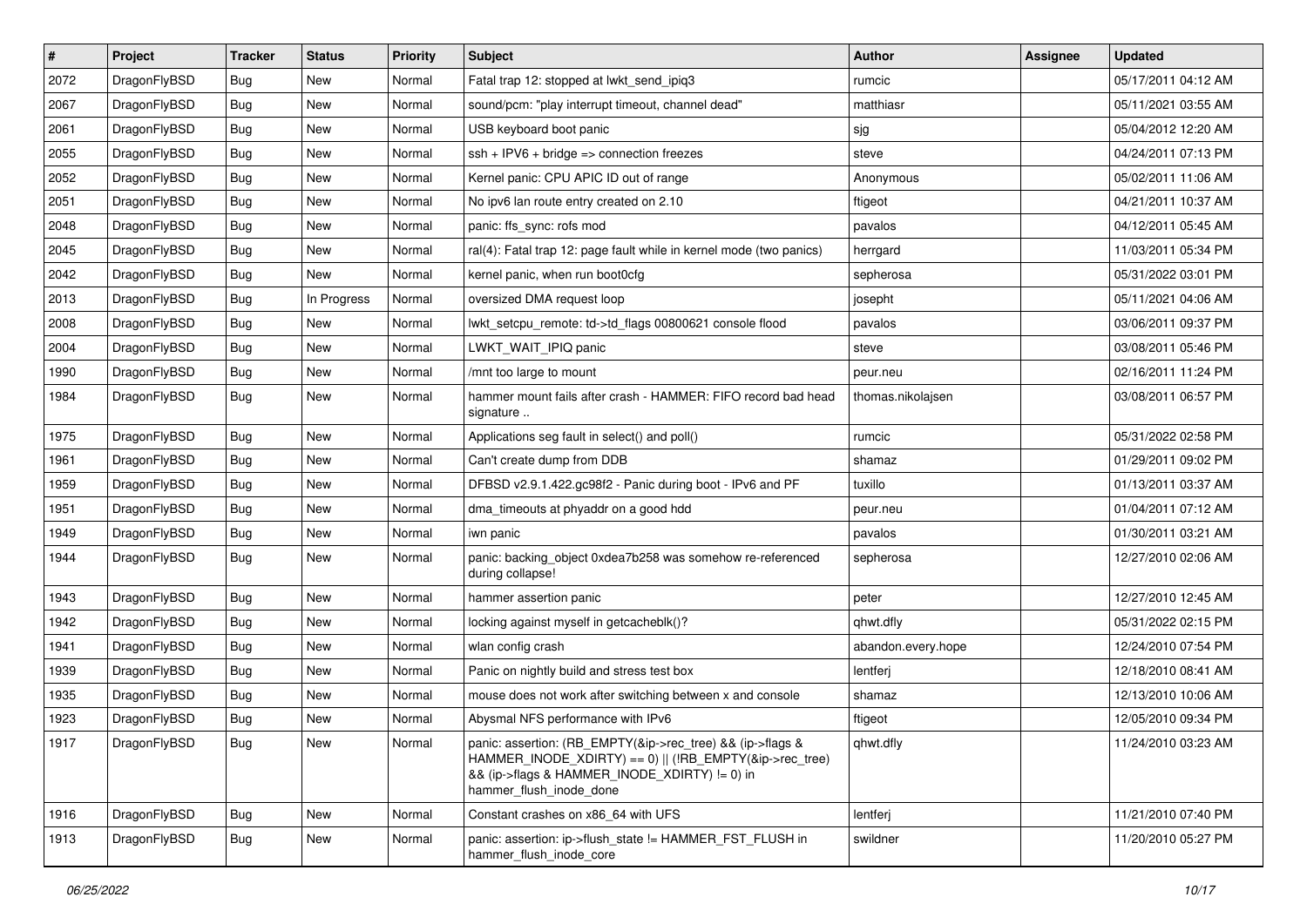| $\vert$ # | Project      | <b>Tracker</b> | <b>Status</b> | <b>Priority</b> | <b>Subject</b>                                                                            | <b>Author</b>    | Assignee | Updated             |
|-----------|--------------|----------------|---------------|-----------------|-------------------------------------------------------------------------------------------|------------------|----------|---------------------|
| 1907      | DragonFlyBSD | Bug            | <b>New</b>    | Normal          | Hammer crash in hammer flusher flush()                                                    | swildner         |          | 11/11/2010 05:07 AM |
| 1899      | DragonFlyBSD | <b>Bug</b>     | <b>New</b>    | Normal          | Keyboard doesn't work                                                                     | fransm           |          | 05/15/2022 03:32 PM |
| 1884      | DragonFlyBSD | <b>Bug</b>     | <b>New</b>    | Normal          | System completely freezes while listening music (devbuf: malloc<br>limit exceeded)        | shamaz           |          | 01/24/2011 05:00 PM |
| 1877      | DragonFlyBSD | <b>Bug</b>     | <b>New</b>    | Normal          | Freeze during 1st hammer cleanup after new install                                        | elekktretterr    |          | 05/15/2022 11:43 AM |
| 1874      | DragonFlyBSD | Bug            | <b>New</b>    | Normal          | mpd listening on all IPs, accepting only on one                                           | rumcic           |          | 05/08/2011 01:01 PM |
| 1873      | DragonFlyBSD | <b>Bug</b>     | <b>New</b>    | Normal          | Panic upon usb mouse detach and reattaching                                               | rumcic           |          | 02/01/2011 09:53 AM |
| 1867      | DragonFlyBSD | <b>Bug</b>     | <b>New</b>    | Normal          | it(4) motherboard and fan problems                                                        | tuxillo          |          | 07/08/2011 10:48 AM |
| 1861      | DragonFlyBSD | <b>Bug</b>     | <b>New</b>    | Normal          | panic via kprintf (lockmgr called in a hard section)                                      | vsrinivas        |          | 10/11/2010 12:56 AM |
| 1860      | DragonFlyBSD | <b>Bug</b>     | Feedback      | Normal          | Panic while creating UFS fs on vn(4) for initrd                                           | matthias         |          | 02/29/2012 07:16 AM |
| 1850      | DragonFlyBSD | <b>Bug</b>     | <b>New</b>    | Normal          | volume-add on hammer root fs panic                                                        | Johannes.Hofmann |          | 04/18/2019 04:27 AM |
| 1836      | DragonFlyBSD | <b>Bug</b>     | <b>New</b>    | Normal          | Incorrect TCP checksum show up in tcpdump                                                 | robgar1          |          | 05/15/2022 11:22 AM |
| 1826      | DragonFlyBSD | Bug            | <b>New</b>    | Normal          | panic during boot: assertion so->so port  in tcp input                                    | ftigeot          |          | 05/15/2022 11:05 AM |
| 1824      | DragonFlyBSD | <b>Bug</b>     | Feedback      | Normal          | kernel panic, x86, 2.7.3.859.ge5104                                                       | akirchhoff135014 |          | 03/10/2013 07:49 AM |
| 1818      | DragonFlyBSD | <b>Bug</b>     | <b>New</b>    | Normal          | panic: Bad tailg NEXT (kqueue issue ?)                                                    | ftigeot          |          | 05/15/2022 11:40 AM |
| 1786      | DragonFlyBSD | <b>Bug</b>     | <b>New</b>    | Normal          | Calling NULL function pointer initiates panic loop                                        | sjg              |          | 10/11/2010 05:28 PM |
| 1774      | DragonFlyBSD | <b>Bug</b>     | <b>New</b>    | Normal          | New IP header cleanup branch available for testing                                        | dillon           |          | 05/15/2022 10:59 AM |
| 1749      | DragonFlyBSD | Bug            | In Progress   | Normal          | HAMMER fsstress panic in hammer flush inode core<br>'ip->flush_state != HAMMER_FST_FLUSH' | vsrinivas        |          | 05/11/2021 04:06 AM |
| 1745      | DragonFlyBSD | <b>Bug</b>     | Feedback      | Normal          | kmalloc panic                                                                             | josepht          |          | 05/11/2021 04:05 AM |
| 1744      | DragonFlyBSD | <b>Bug</b>     | In Progress   | Normal          | HAMMER fsstress panic in hammer_setup_child_callback                                      | vsrinivas        |          | 05/11/2021 04:05 AM |
| 1727      | DragonFlyBSD | <b>Bug</b>     | Feedback      | Normal          | CD boot panic (2.6.1) (usb?)                                                              | kiril            |          | 05/15/2022 05:10 AM |
| 1718      | DragonFlyBSD | Bug            | Feedback      | Normal          | IDE disk drive not detected by x86_64 2.6.1 Live CD                                       | bcox             |          | 11/27/2021 08:25 AM |
| 1717      | DragonFlyBSD | Bug            | Feedback      | Normal          | HAMMER panic in hammer cursor down()                                                      | josepht1         |          | 05/11/2021 04:05 AM |
| 1695      | DragonFlyBSD | Bug            | New           | Normal          | NFS-related system breakdown                                                              | Anonymous        |          | 04/10/2014 12:35 AM |
| 1672      | DragonFlyBSD | <b>Bug</b>     | Feedback      | Normal          | panic (trap 12) around btree search() in 2.4.1-RELEASE                                    | floid            |          | 01/19/2015 03:36 AM |
| 1669      | DragonFlyBSD | <b>Bug</b>     | In Progress   | Normal          | Drive wont open using button                                                              | elekktretterr    |          | 02/29/2012 12:05 PM |
| 1668      | DragonFlyBSD | <b>Bug</b>     | Feedback      | Normal          | Power button not working                                                                  | elekktretterr    |          | 03/10/2013 06:22 AM |
| 1661      | DragonFlyBSD | Bug            | In Progress   | Normal          | panic on password entry mount smb filesystem                                              | vsrinivas        |          | 11/27/2021 08:29 AM |
| 1634      | DragonFlyBSD | Bug            | <b>New</b>    | Normal          | panic: spin lock: 0xe4ad1320, indefinitive wait!                                          | elekktretterr    |          | 01/19/2015 03:21 AM |
| 1618      | DragonFlyBSD | Bug            | Feedback      | Normal          | collision for 'struct pmap' when using RPC and <sys user.h=""></sys>                      | carenas          |          | 05/11/2021 04:05 AM |
| 1613      | DragonFlyBSD | Bug            | Feedback      | Normal          | USB Keyboard not working on master                                                        | elekktretterr    |          | 05/11/2021 04:05 AM |
| 1594      | DragonFlyBSD | <b>Bug</b>     | New           | Normal          | Kernel panic during boot from Live CD on Dell E6400                                       | bodie            |          | 05/11/2021 03:54 AM |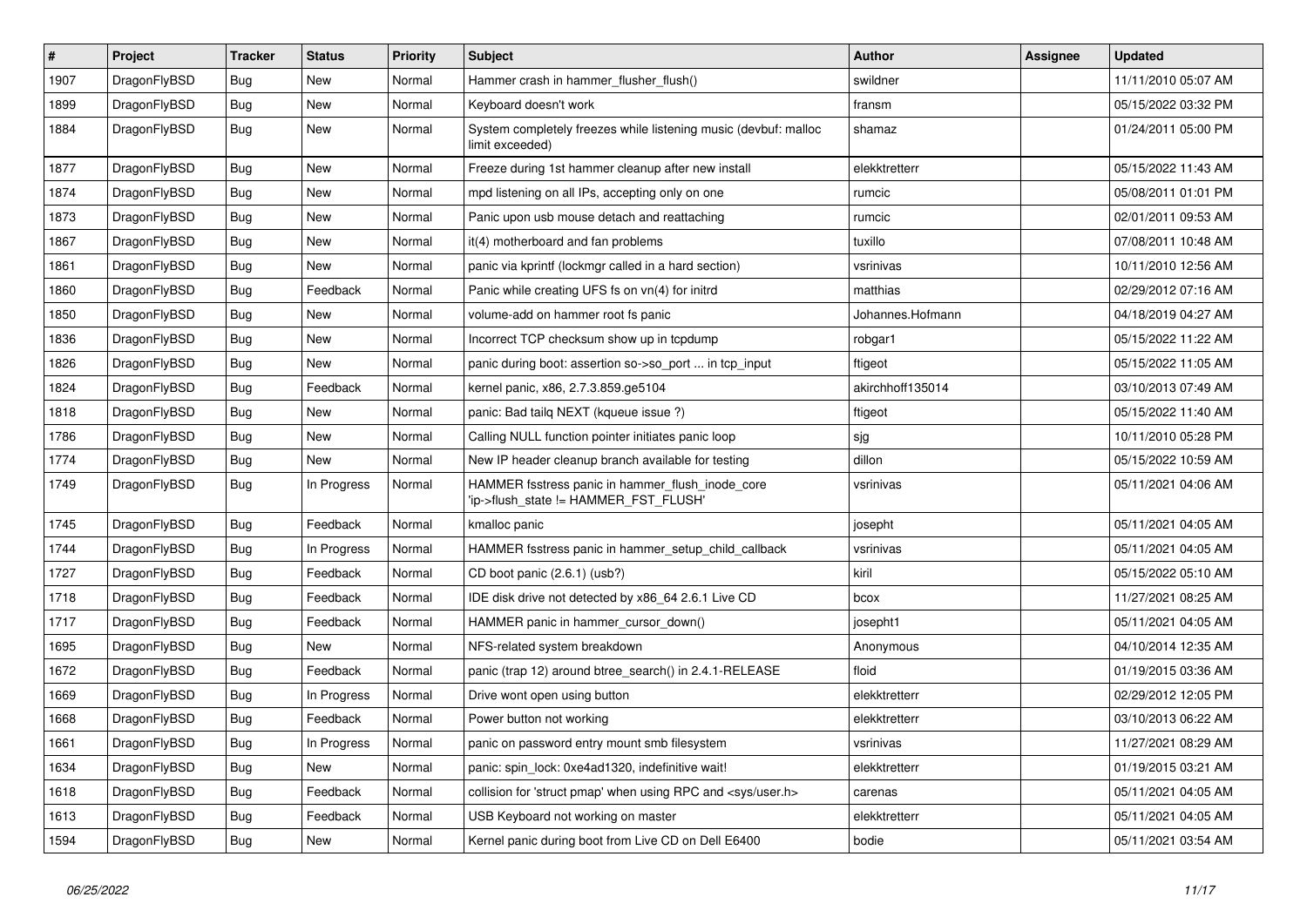| $\sharp$ | Project      | <b>Tracker</b> | <b>Status</b> | <b>Priority</b> | Subject                                                                                                                                                   | <b>Author</b>  | Assignee | <b>Updated</b>      |
|----------|--------------|----------------|---------------|-----------------|-----------------------------------------------------------------------------------------------------------------------------------------------------------|----------------|----------|---------------------|
| 1592     | DragonFlyBSD | <b>Bug</b>     | Feedback      | Normal          | AcpiOSUnmapMemory: Warning, deallocation did not track<br>allocation.                                                                                     | eocallaghan    |          | 06/02/2014 07:45 AM |
| 1591     | DragonFlyBSD | <b>Bug</b>     | Feedback      | Normal          | Lenovo X301 hangs with AHCI Driver CMD TIMEOUT<br>STS=d0 <bsy></bsy>                                                                                      | eocallaghan    |          | 05/11/2021 04:05 AM |
| 1580     | DragonFlyBSD | <b>Bug</b>     | Feedback      | Normal          | Panic (Fatal trap 12: page fault while in kernel mode) while playing<br>with pf and netif names                                                           | rumcic         |          | 12/21/2018 01:21 AM |
| 1577     | DragonFlyBSD | Bug            | Feedback      | Normal          | panic: assertion: leaf->base.obj_id == ip->obj_id in<br>hammer_ip_delete_range                                                                            | qhwt+dfly      |          | 05/11/2021 04:01 AM |
| 1563     | DragonFlyBSD | <b>Bug</b>     | Feedback      | Normal          | reset(1) doesn't reset terminal to the defaults                                                                                                           | hasso          |          | 03/10/2013 04:17 AM |
| 1560     | DragonFlyBSD | <b>Bug</b>     | Feedback      | Normal          | Unable to modify partition table on ThinkPad T61p during install                                                                                          | rehsack        |          | 01/15/2015 08:57 AM |
| 1559     | DragonFlyBSD | <b>Bug</b>     | <b>New</b>    | Normal          | kernel trap                                                                                                                                               | phma           |          | 11/27/2021 08:43 AM |
| 1525     | DragonFlyBSD | <b>Bug</b>     | New           | Normal          | boehm-gc problems                                                                                                                                         | hasso          |          | 10/13/2012 07:13 PM |
| 1521     | DragonFlyBSD | <b>Bug</b>     | Feedback      | Normal          | amd64 2.4 livecd won't mount root at boot                                                                                                                 | bolapara       |          | 01/28/2018 03:45 AM |
| 1502     | DragonFlyBSD | <b>Bug</b>     | In Progress   | Normal          | Lock while deleting files from nohistory HAMMER directories                                                                                               | hasso          |          | 03/10/2013 04:28 AM |
| 1489     | DragonFlyBSD | <b>Bug</b>     | Feedback      | Normal          | panic: ufs dirbad: bad dir                                                                                                                                | rumcic         |          | 03/10/2013 04:34 AM |
| 1486     | DragonFlyBSD | Bug            | Feedback      | Normal          | Interrupt storm related to SATA DVD device                                                                                                                | hasso          |          | 05/11/2021 04:01 AM |
| 1481     | DragonFlyBSD | <b>Bug</b>     | Feedback      | Normal          | panic: assertion: kva p(buf) in soopt from kbuf (after ipfw pipe<br>show, 2.2.1-R)                                                                        | combiner       |          | 05/11/2021 04:01 AM |
| 1463     | DragonFlyBSD | <b>Bug</b>     | New           | Normal          | Mountroot before drives are initialized                                                                                                                   | elekktretterr  |          | 12/07/2010 01:30 PM |
| 1456     | DragonFlyBSD | <b>Bug</b>     | Feedback      | Normal          | Microsoft wireless desktop problems                                                                                                                       | elekktretterr  |          | 01/15/2015 08:34 AM |
| 1454     | DragonFlyBSD | Bug            | Feedback      | Normal          | Unable to boot from external USB DVD drive                                                                                                                | elekktretterr  |          | 05/11/2021 04:01 AM |
| 1448     | DragonFlyBSD | <b>Bug</b>     | Feedback      | Normal          | panic: assertion: _tp->tt_msg->tt_cpuid == mycpuid in<br>tcp_callout_active tcp_output tcp_usr_send netmsg_pru_send<br>netmsg_service tcpmsg_service_loop | dillon         |          | 05/11/2021 04:00 AM |
| 1429     | DragonFlyBSD | <b>Bug</b>     | Feedback      | Normal          | vkernel bug - "mfree: m->m_nextpkt != NULL"                                                                                                               | dillon         |          | 05/11/2021 04:00 AM |
| 1398     | DragonFlyBSD | Submit         | In Progress   | Normal          | hdestroy(3) restricts hash key to point to malloc'ed space                                                                                                | Anonymous      |          | 08/20/2021 04:06 PM |
| 1387     | DragonFlyBSD | <b>Bug</b>     | Feedback      | Normal          | zero-size malloc and ps: kvm_getprocs: Bad address                                                                                                        | qhwt+dfly      |          | 05/11/2021 04:00 AM |
| 1368     | DragonFlyBSD | <b>Bug</b>     | In Progress   | Normal          | suspend signal race?                                                                                                                                      | qhwt+dfly      |          | 05/11/2021 03:51 AM |
| 1336     | DragonFlyBSD | Bug            | In Progress   | Normal          | Still looking for reports of missed directory entries w/ HAMMER                                                                                           | dillon         |          | 05/11/2021 04:00 AM |
| 1332     | DragonFlyBSD | <b>Bug</b>     | Feedback      | Normal          | DFBSD 2.2 - Booting usbcdrom/usbsticks on thinkpad hangs on<br>"BTX Halted"                                                                               | tuxillo        |          | 05/11/2021 04:00 AM |
| 1330     | DragonFlyBSD | Bug            | Feedback      | Normal          | Hammer, usb disk, SYNCHRONIZE CACHE failure                                                                                                               | josepht        |          | 06/02/2014 04:56 AM |
| 1307     | DragonFlyBSD | <b>Bug</b>     | In Progress   | Normal          | hammer tid -2 shows unexpected result                                                                                                                     | corecode       |          | 10/18/2016 05:29 PM |
| 1282     | DragonFlyBSD | <b>Bug</b>     | Feedback      | Normal          | panic (trap 12) when booting SMP kernel on Atom 330 (dual core)                                                                                           | tomaz.borstnar |          | 05/11/2021 04:00 AM |
| 1250     | DragonFlyBSD | <b>Bug</b>     | Feedback      | Normal          | Panic upon plugging an USB flash drive into the machine                                                                                                   | rumcic         |          | 03/10/2013 05:17 AM |
| 1249     | DragonFlyBSD | <b>Bug</b>     | Feedback      | Normal          | panic: ffs_vfree: freeing free inode                                                                                                                      | rumcic         |          | 03/10/2013 05:13 AM |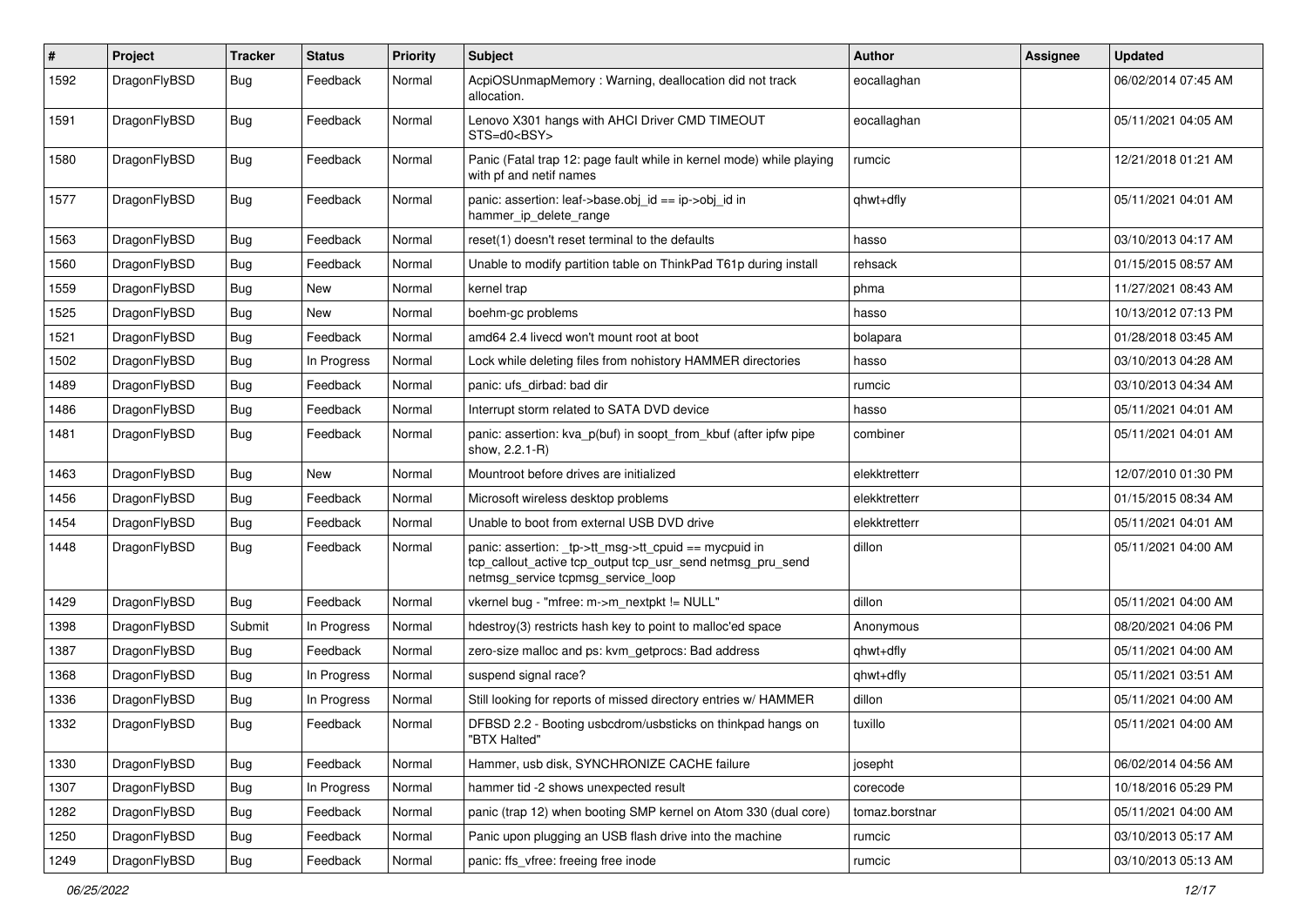| $\sharp$ | Project      | <b>Tracker</b> | <b>Status</b> | <b>Priority</b> | Subject                                                                                                                                                  | <b>Author</b>  | Assignee | <b>Updated</b>      |
|----------|--------------|----------------|---------------|-----------------|----------------------------------------------------------------------------------------------------------------------------------------------------------|----------------|----------|---------------------|
| 1246     | DragonFlyBSD | <b>Bug</b>     | New           | Normal          | bad resolution (monitor desync) with livedvd                                                                                                             | Przem0l        |          | 02/18/2014 06:29 AM |
| 1218     | DragonFlyBSD | Bug            | In Progress   | Normal          | panic: assertion: error == 0 in hammer_start_transaction                                                                                                 | rumcic         |          | 05/11/2021 04:00 AM |
| 1194     | DragonFlyBSD | <b>Bug</b>     | New           | Normal          | SCSI errors while trying to copy photos from my camera                                                                                                   | elekktretterr  |          | 01/14/2015 04:39 PM |
| 1193     | DragonFlyBSD | <b>Bug</b>     | New           | Normal          | kernel doesn't recognize cdrom drive                                                                                                                     | nonsolosoft    |          | 01/25/2014 09:11 PM |
| 1192     | DragonFlyBSD | Submit         | <b>New</b>    | Normal          | KKASSERTs in sys/kern/uipc_{msg,socket}.c are too strict                                                                                                 | rumcic         |          | 05/11/2021 04:07 AM |
| 1181     | DragonFlyBSD | <b>Bug</b>     | In Progress   | Normal          | ACX111 panic                                                                                                                                             | elekktretterr  |          | 05/11/2021 04:00 AM |
| 1144     | DragonFlyBSD | Bug            | Feedback      | Normal          | Incorrect clock under KVM                                                                                                                                | msylvan        |          | 03/09/2013 01:17 PM |
| 1101     | DragonFlyBSD | <b>Bug</b>     | Feedback      | Normal          | ohci related panic                                                                                                                                       | polachok       |          | 05/11/2021 04:00 AM |
| 989      | DragonFlyBSD | <b>Bug</b>     | <b>New</b>    | Normal          | installer/fdisk trouble with wrapped values                                                                                                              | Discodestroyer |          | 02/18/2014 06:27 AM |
| 979      | DragonFlyBSD | Bug            | Feedback      | Normal          | Failure-prone USB mass storage (SB600? msdosfs? CAM?)                                                                                                    | floid          |          | 01/15/2015 08:38 AM |
| 846      | DragonFlyBSD | <b>Bug</b>     | Feedback      | Normal          | USB bugs:usb mouse can't used!                                                                                                                           | frankning      |          | 01/15/2015 08:36 AM |
| 806      | DragonFlyBSD | Bug            | Feedback      | Normal          | boot error on MacBook                                                                                                                                    | tralamazza     |          | 06/04/2022 05:28 AM |
| 604      | DragonFlyBSD | Bug            | In Progress   | Normal          | 1.8.1-RELEASE - clock runs fast on mainboard ASUS P5A-B                                                                                                  | yeti           |          | 05/11/2021 03:55 AM |
| 570      | DragonFlyBSD | <b>Bug</b>     | Feedback      | Normal          | 1.8.x: ACPI problems                                                                                                                                     | qhwt+dfly      |          | 06/02/2014 03:45 AM |
| 331      | DragonFlyBSD | <b>Bug</b>     | In Progress   | Normal          | ftpsesame (aka Bridging S01E03)                                                                                                                          | bastyaelvtars  |          | 03/09/2013 12:28 PM |
| 243      | DragonFlyBSD | <b>Bug</b>     | Feedback      | Normal          | weird behavior in the shell                                                                                                                              | swildner       |          | 05/31/2022 02:51 PM |
| 2353     | DragonFlyBSD | Bug            | In Progress   | Normal          | panic: assertion "gd->gd_spinlocks_wr == 0" failed in<br>bsd4_schedulerclock                                                                             | jaydg          | alexh    | 11/28/2012 01:57 AM |
| 2100     | DragonFlyBSD | <b>Bug</b>     | Feedback      | Normal          | devfs related panic                                                                                                                                      | sepherosa      | alexh    | 07/10/2011 02:29 PM |
| 1430     | DragonFlyBSD | <b>Bug</b>     | <b>New</b>    | Normal          | Buggy w(1)?                                                                                                                                              | hasso          | alexh    | 11/24/2010 08:09 AM |
| 3154     | DragonFlyBSD | Submit         | <b>New</b>    | Normal          | Update serial handling in bootloader                                                                                                                     | ddegroot       | dillon   | 11/06/2018 11:21 PM |
| 2819     | DragonFlyBSD | <b>Bug</b>     | In Progress   | Normal          | Random micro system freezes after a week of uptime                                                                                                       | ftigeot        | dillon   | 08/16/2015 08:46 PM |
| 2092     | DragonFlyBSD | <b>Bug</b>     | New           | Normal          | Panic: Bad link elm 0x next->prev != elm                                                                                                                 | masterblaster  | dillon   | 12/04/2011 12:49 PM |
| 2037     | DragonFlyBSD | Bug            | Feedback      | Normal          | Panic Bad link elm while building packages                                                                                                               | ftigeot        | dillon   | 04/21/2011 07:20 AM |
| 1411     | DragonFlyBSD | <b>Bug</b>     | Feedback      | Normal          | Burning doesn't work with ahci(4)                                                                                                                        | hasso          | dillon   | 05/11/2021 04:00 AM |
| 3031     | DragonFlyBSD | Submit         | In Progress   | Normal          | Update drm/radeon to Linux 4.7.10 as much as possible                                                                                                    | davshao        | ftigeot  | 08/19/2021 12:33 PM |
| 1593     | DragonFlyBSD | <b>Bug</b>     | Feedback      | Normal          | panic: assertion: ccb == ap->ap_err_ccb in ahci_put_err_ccb                                                                                              | ftigeot        | ftigeot  | 05/15/2022 05:09 AM |
| 1964     | DragonFlyBSD | <b>Bug</b>     | New           | Normal          | iwn (panic assertion : wlan_assert_serialized)                                                                                                           | sjmm.ptr       | josepht  | 02/01/2011 12:57 PM |
| 1946     | DragonFlyBSD | <b>Bug</b>     | <b>New</b>    | Normal          | ieee80211 panic                                                                                                                                          | pavalos        | josepht  | 01/27/2011 06:00 PM |
| 1969     | DragonFlyBSD | <b>Bug</b>     | New           | Normal          | pf-related network problem                                                                                                                               | pavalos        | lentferj | 02/01/2011 06:57 PM |
| 2549     | DragonFlyBSD | <b>Bug</b>     | In Progress   | Normal          | netgraph7: Kernel page fault.                                                                                                                            | russiane39     | nant     | 05/10/2013 11:20 PM |
| 2822     | DragonFlyBSD | <b>Bug</b>     | New           | Normal          | USB 3.0 stick throws "reading primary partition table: error<br>accessing offset 000[] for 152" error, while the stick works on any<br>other OS I tested | revuwa         | profmakx | 06/29/2015 05:56 AM |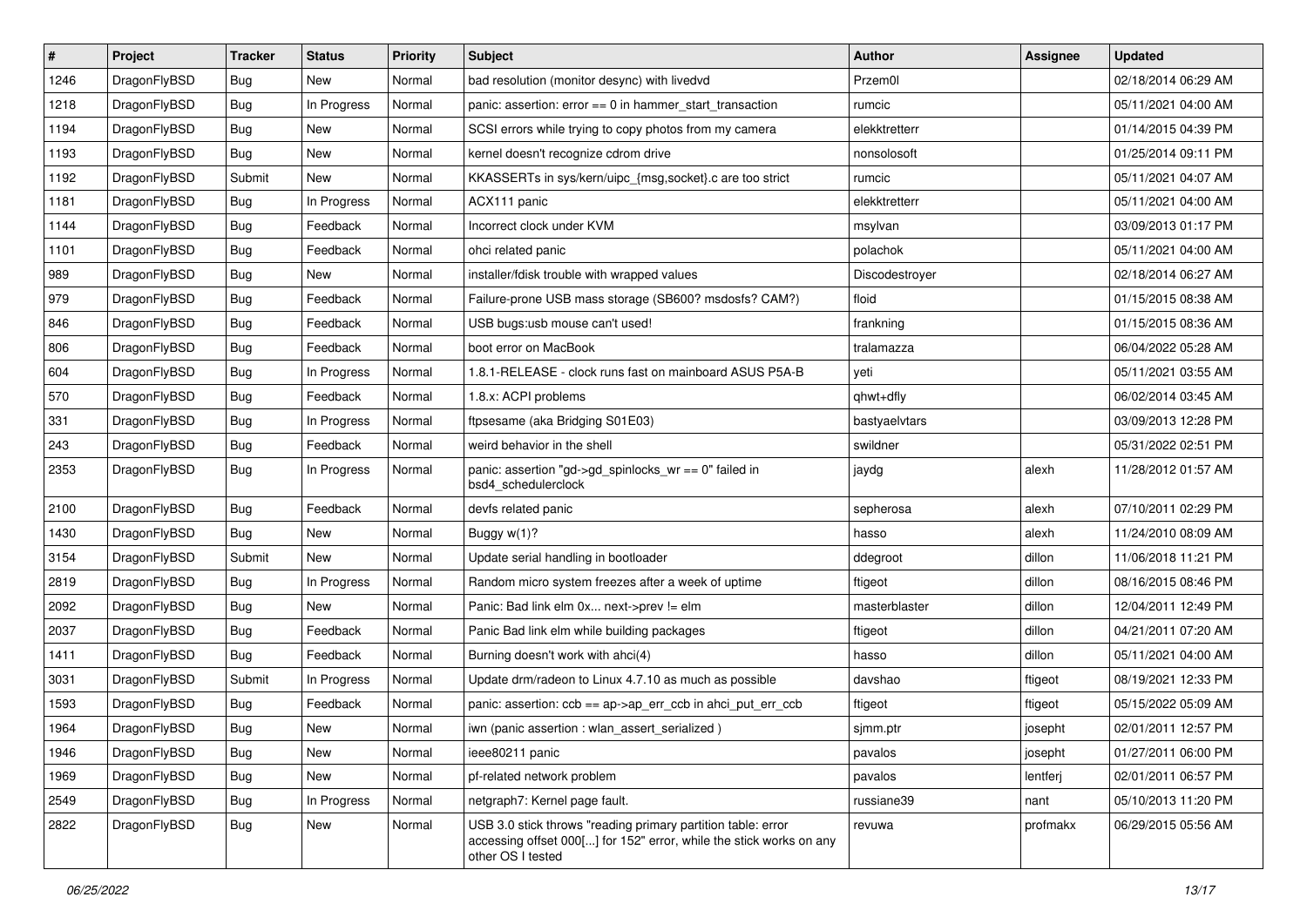| $\sharp$ | Project      | <b>Tracker</b> | <b>Status</b> | <b>Priority</b> | Subject                                                                                    | Author           | <b>Assignee</b> | <b>Updated</b>      |
|----------|--------------|----------------|---------------|-----------------|--------------------------------------------------------------------------------------------|------------------|-----------------|---------------------|
| 2746     | DragonFlyBSD | <b>Bug</b>     | New           | Normal          | some fraction of xterms started from the xmonad window manager<br>get killed with SIGALRM  | isenmann         | profmakx        | 12/28/2014 02:51 AM |
| 168      | DragonFlyBSD | <b>Bug</b>     | In Progress   | Normal          | Livelocked limit engaged while trying to setup IPW wireless                                | mschacht         | sepherosa       | 05/11/2021 04:05 AM |
| 1769     | DragonFlyBSD | <b>Bug</b>     | New           | Normal          | panic: assertion: _tp->tt_msg->tt_cpuid == mycpuid in<br>tcp_callout_active                | pavalos          | sjg             | 05/15/2022 11:07 AM |
| 1302     | DragonFlyBSD | <b>Bug</b>     | In Progress   | Normal          | Checkpoint regression?                                                                     | sjg              | sjg             | 07/10/2013 05:22 PM |
| 2585     | DragonFlyBSD | <b>Bug</b>     | <b>New</b>    | Normal          | Dfly 3.4.3 on ESXi 5.1, HP Smart Array P410 passthrough<br>recognised, but not functioning | yggdrasil        | swildner        | 05/09/2022 08:14 AM |
| 2265     | DragonFlyBSD | <b>Bug</b>     | New           | Normal          | mbsrtowcs does not properly handle invalid mbstate t in ps                                 | c.turner1        | swildner        | 01/10/2012 07:56 PM |
| 341      | DragonFlyBSD | <b>Bug</b>     | <b>New</b>    | Normal          | Vinum erroneously repors devices as busy                                                   | corecode         | swildner        | 01/21/2012 04:50 AM |
| 3318     | DragonFlyBSD | Bug            | In Progress   | Normal          | Segmenation fault when a process resumed with checkpt exits                                | zabolekar        | tuxillo         | 06/18/2022 08:24 AM |
| 3314     | DragonFlyBSD | <b>Bug</b>     | New           | Normal          | Bring virtio console(4) from FreeBSD                                                       | tuxillo          | tuxillo         | 05/29/2022 08:24 AM |
| 3295     | DragonFlyBSD | <b>Bug</b>     | In Progress   | Normal          | Adapt devel/libvirt for nvmm                                                               | tuxillo          | tuxillo         | 11/03/2021 04:56 PM |
| 3160     | DragonFlyBSD | Submit         | In Progress   | Normal          | State the implementation difference in pkill/pgrep manual                                  | sevan            | tuxillo         | 06/03/2022 05:15 PM |
| 3145     | DragonFlyBSD | Submit         | In Progress   | Normal          | Update libelf to FreeBSD 12 current and build as base library usable<br>by ports           | davshao          | tuxillo         | 08/20/2021 03:58 PM |
| 3028     | DragonFlyBSD | <b>Bug</b>     | In Progress   | Normal          | installer: confusion of set/get disk encryption passphrase dialogs                         | liweitianux      | tuxillo         | 06/03/2022 05:13 PM |
| 2717     | DragonFlyBSD | Submit         | Feedback      | Normal          | Out of range numeric handling                                                              | dclink           | tuxillo         | 05/11/2021 04:08 AM |
| 2496     | DragonFlyBSD | <b>Bug</b>     | New           | Normal          | NTFS malloc limit exceeded                                                                 | plasmob          | tuxillo         | 02/19/2013 08:47 AM |
| 2438     | DragonFlyBSD | Submit         | Feedback      | Normal          | <b>TRIM</b> fixes                                                                          | Anonymous        | tuxillo         | 05/11/2021 03:45 AM |
| 2416     | DragonFlyBSD | <b>Bug</b>     | New           | Normal          | ".' entry can be removed on mounted nfs filesystem                                         | ftigeot          | tuxillo         | 06/03/2014 04:40 AM |
| 2358     | DragonFlyBSD | <b>Bug</b>     | In Progress   | Normal          | DFBSD v3.0.2.32.g928ca - panic: hammer: insufficient undo FIFO<br>space!                   | tuxillo          | tuxillo         | 05/10/2021 02:50 AM |
| 1921     | DragonFlyBSD | <b>Bug</b>     | In Progress   | Normal          | we miss mlockall                                                                           | alexh            | tuxillo         | 06/18/2022 04:08 AM |
| 1876     | DragonFlyBSD | <b>Bug</b>     | New           | Normal          | devfs in jail + logging out from console(ttyv1+) -> panic                                  | qhwt.dfly        | tuxillo         | 05/31/2022 03:24 PM |
| 1700     | DragonFlyBSD | Submit         | In Progress   | Normal          | skip boot2 menu on <enter></enter>                                                         | Johannes.Hofmann | tuxillo         | 05/15/2022 08:35 AM |
| 1587     | DragonFlyBSD | <b>Bug</b>     | Feedback      | Normal          | can't gdb across fork                                                                      | corecode         | tuxillo         | 05/11/2021 03:54 AM |
| 1584     | DragonFlyBSD | <b>Bug</b>     | In Progress   | Normal          | can't use ssh from jail: debug1: read_passphrase: can't open<br>/dev/tty: Device busy      | corecode         | tuxillo         | 05/11/2021 03:53 AM |
| 1583     | DragonFlyBSD | <b>Bug</b>     | In Progress   | Normal          | panic: assertion: cursor->trans->sync_lock_refs > 0 in<br>hammer recover cursor            | corecode         | tuxillo         | 05/11/2021 03:53 AM |
| 1579     | DragonFlyBSD | <b>Bug</b>     | Feedback      | Normal          | dfly 2.4.1 does not like HP DL360G4p and Smart Array 6400 with<br>MSA20                    | tomaz.borstnar   | tuxillo         | 06/02/2014 02:44 PM |
| 1556     | DragonFlyBSD | <b>Bug</b>     | New           | Normal          | many processes stuck in "hmrrcm", system unusable                                          | corecode         | tuxillo         | 05/11/2021 03:52 AM |
| 1547     | DragonFlyBSD | <b>Bug</b>     | In Progress   | Normal          | disklabel64 automatic sizing                                                               | corecode         | tuxillo         | 05/11/2021 03:52 AM |
| 1528     | DragonFlyBSD | <b>Bug</b>     | In Progress   | Normal          | ktrace does not show proper return values for pipe(2)                                      | corecode         | tuxillo         | 05/11/2021 03:52 AM |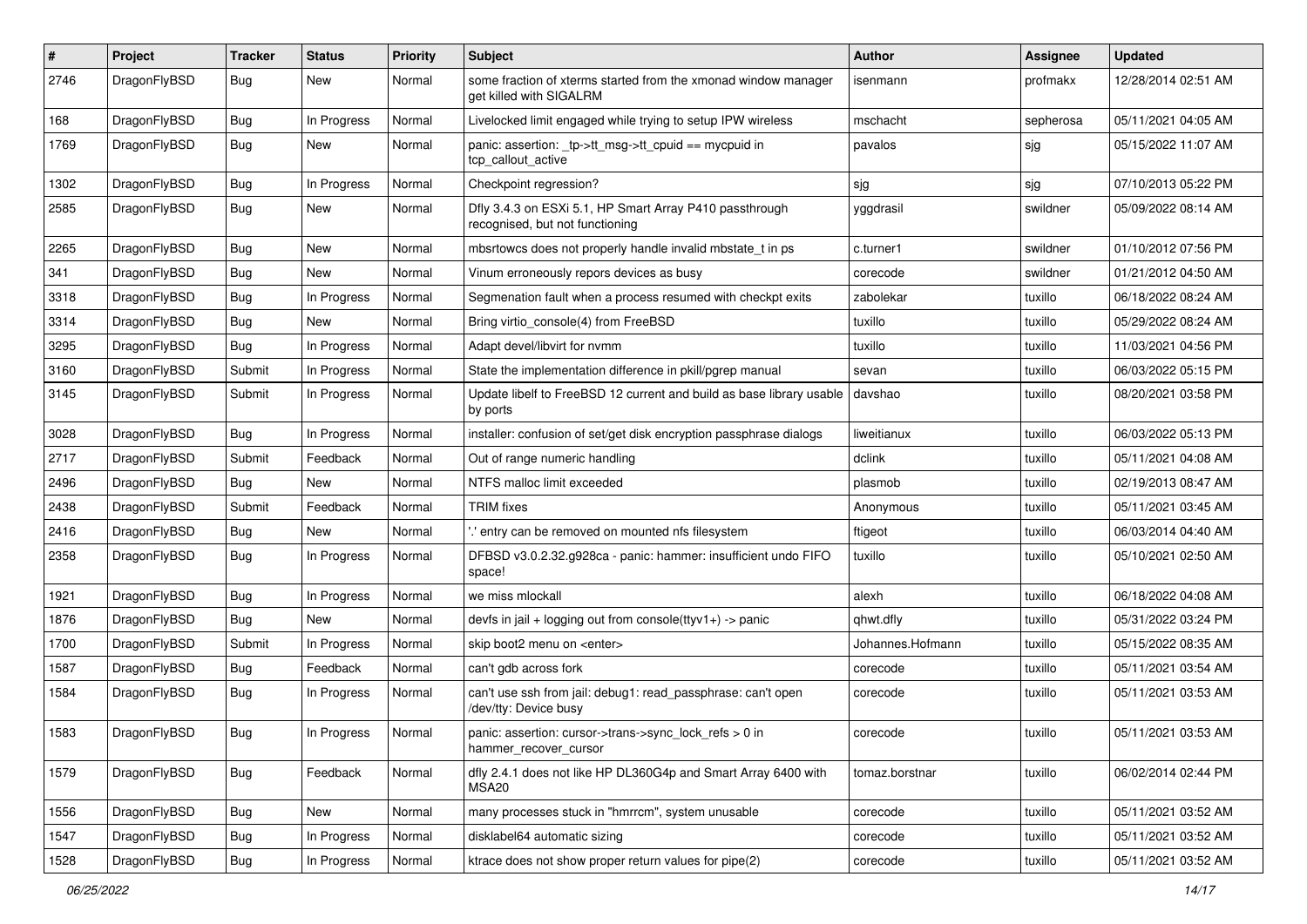| #    | Project      | <b>Tracker</b> | <b>Status</b> | <b>Priority</b> | Subject                                                                                      | Author          | Assignee  | <b>Updated</b>      |
|------|--------------|----------------|---------------|-----------------|----------------------------------------------------------------------------------------------|-----------------|-----------|---------------------|
| 1475 | DragonFlyBSD | <b>Bug</b>     | In Progress   | Normal          | kernel blocks with low memory and syscons setting a high res mode<br>/ scrollback            | corecode        | tuxillo   | 05/11/2021 03:52 AM |
| 1474 | DragonFlyBSD | <b>Bug</b>     | New           | Normal          | ithread 1 unexpectedly rescheduled                                                           | corecode        | tuxillo   | 05/11/2021 03:52 AM |
| 1469 | DragonFlyBSD | <b>Bug</b>     | In Progress   | Normal          | Hammer history security concern                                                              | corecode        | tuxillo   | 05/11/2021 03:52 AM |
| 1442 | DragonFlyBSD | <b>Bug</b>     | New           | Normal          | blocking SIGSEGV and triggering a segment violation produces an<br>all CPU consuming process | corecode        | tuxillo   | 05/11/2021 03:52 AM |
| 1440 | DragonFlyBSD | <b>Bug</b>     | New           | Normal          | ptrace/gdb doesn't work after process blocks SIGTRAP                                         | corecode        | tuxillo   | 05/11/2021 03:52 AM |
| 1397 | DragonFlyBSD | <b>Bug</b>     | Feedback      | Normal          | jobs -I output inconsistency when called from script                                         | Anonymous       | tuxillo   | 05/15/2022 05:07 AM |
| 1390 | DragonFlyBSD | <b>Bug</b>     | In Progress   | Normal          | Use id_t type for {get,set}priority()                                                        | Anonymous       | tuxillo   | 07/05/2019 02:18 AM |
| 1293 | DragonFlyBSD | <b>Bug</b>     | New           | Normal          | 2.2.1-REL Installer Request                                                                  | mk              | tuxillo   | 05/11/2021 04:00 AM |
| 1287 | DragonFlyBSD | <b>Bug</b>     | Feedback      | Normal          | altg configuration doesn't work                                                              | corecode        | tuxillo   | 05/11/2021 03:51 AM |
| 1030 | DragonFlyBSD | <b>Bug</b>     | In Progress   | Normal          | msdosfs umount panic                                                                         | corecode        | tuxillo   | 05/11/2021 03:51 AM |
| 998  | DragonFlyBSD | Bug            | In Progress   | Normal          | Unconfiguring a vn while it is mounted                                                       | rumcic          | tuxillo   | 05/11/2021 04:00 AM |
| 911  | DragonFlyBSD | <b>Bug</b>     | Feedback      | Normal          | kldload/kernel linker can exceed malloc reserve and panic system                             | corecode        | tuxillo   | 05/11/2021 03:51 AM |
| 901  | DragonFlyBSD | <b>Bug</b>     | Feedback      | Normal          | route show needs to get data from all cpus                                                   | corecode        | tuxillo   | 05/11/2021 03:50 AM |
| 847  | DragonFlyBSD | <b>Bug</b>     | Feedback      | Normal          | processes getting stuck on mount point                                                       | corecode        | tuxillo   | 05/11/2021 03:50 AM |
| 781  | DragonFlyBSD | Bug            | In Progress   | Normal          | fdisk uses wrong geometry on usb flash drives                                                | corecode        | tuxillo   | 05/11/2021 03:50 AM |
| 742  | DragonFlyBSD | <b>Bug</b>     | In Progress   | Normal          | umount problems with multiple mounts                                                         | corecode        | tuxillo   | 06/25/2022 04:02 AM |
| 731  | DragonFlyBSD | <b>Bug</b>     | New           | Normal          | system freeze on "slice too large"                                                           | corecode        | tuxillo   | 06/25/2022 04:01 AM |
| 3089 | DragonFlyBSD | <b>Bug</b>     | In Progress   | Normal          | vtnet(4) - disable TCP checksum offload by default                                           | jlane           | vadaszi   | 05/11/2021 04:14 AM |
| 2391 | DragonFlyBSD | <b>Bug</b>     | In Progress   | Normal          | System lock with ahci and acpi enabled on ATI RS690 chipset with<br>SMB600 sata controller   | jorisgio        | vadaszi   | 06/03/2015 03:51 PM |
| 2577 | DragonFlyBSD | <b>Bug</b>     | <b>New</b>    | Normal          | virtio-blk iops performance is cpu limited on high end devices                               | gjs278          | vsrinivas | 08/01/2013 02:28 PM |
| 2370 | DragonFlyBSD | Bug            | New           | Normal          | panic: ffs_valloc: dup alloc                                                                 | marino          | vsrinivas | 02/01/2013 09:28 AM |
| 2113 | DragonFlyBSD | <b>Bug</b>     | <b>New</b>    | Normal          | nmalloc threaded program fork leak                                                           | vsrinivas       | vsrinivas | 08/11/2011 07:25 PM |
| 3311 | DragonFlyBSD | Bug            | New           | Low             | TrueCrypt support may cause kernel crash                                                     | arcade@b1t.name |           | 04/29/2022 06:19 AM |
| 3228 | DragonFlyBSD | Bug            | <b>New</b>    | Low             | pfi_kif_unref: state refcount <= 0 in dmesg                                                  | justin          |           | 03/05/2021 06:39 AM |
| 3132 | DragonFlyBSD | Bug            | New           | Low             | unifdef mined                                                                                | bcallah         |           | 04/26/2018 08:34 PM |
| 3107 | DragonFlyBSD | Bug            | New           | Low             | ACPI interrupt storm when loading i915 on Lenovo T460                                        | oyvinht         |           | 07/15/2020 07:01 AM |
| 3101 | DragonFlyBSD | <b>Bug</b>     | <b>New</b>    | Low             | PFI CGI install not working in dragonflybsd 5.0.1 USB install                                | bnegre82        |           | 05/11/2021 04:14 AM |
| 3024 | DragonFlyBSD | <b>Bug</b>     | <b>New</b>    | Low             | sys/dev/netif/wi/if wi.c:1090]: (style) Redundant condition                                  | dcb             |           | 04/11/2017 11:56 AM |
| 2931 | DragonFlyBSD | <b>Bug</b>     | <b>New</b>    | Low             | 'gdb' of 'vkernel' unable to print backtrace                                                 | tofergus        |           | 07/26/2016 01:51 PM |
| 2887 | DragonFlyBSD | <b>Bug</b>     | New           | Low             | Missing extattr_namespace_to_string and<br>extattr string to namespace functions             | rubenk          |           | 02/06/2016 05:09 AM |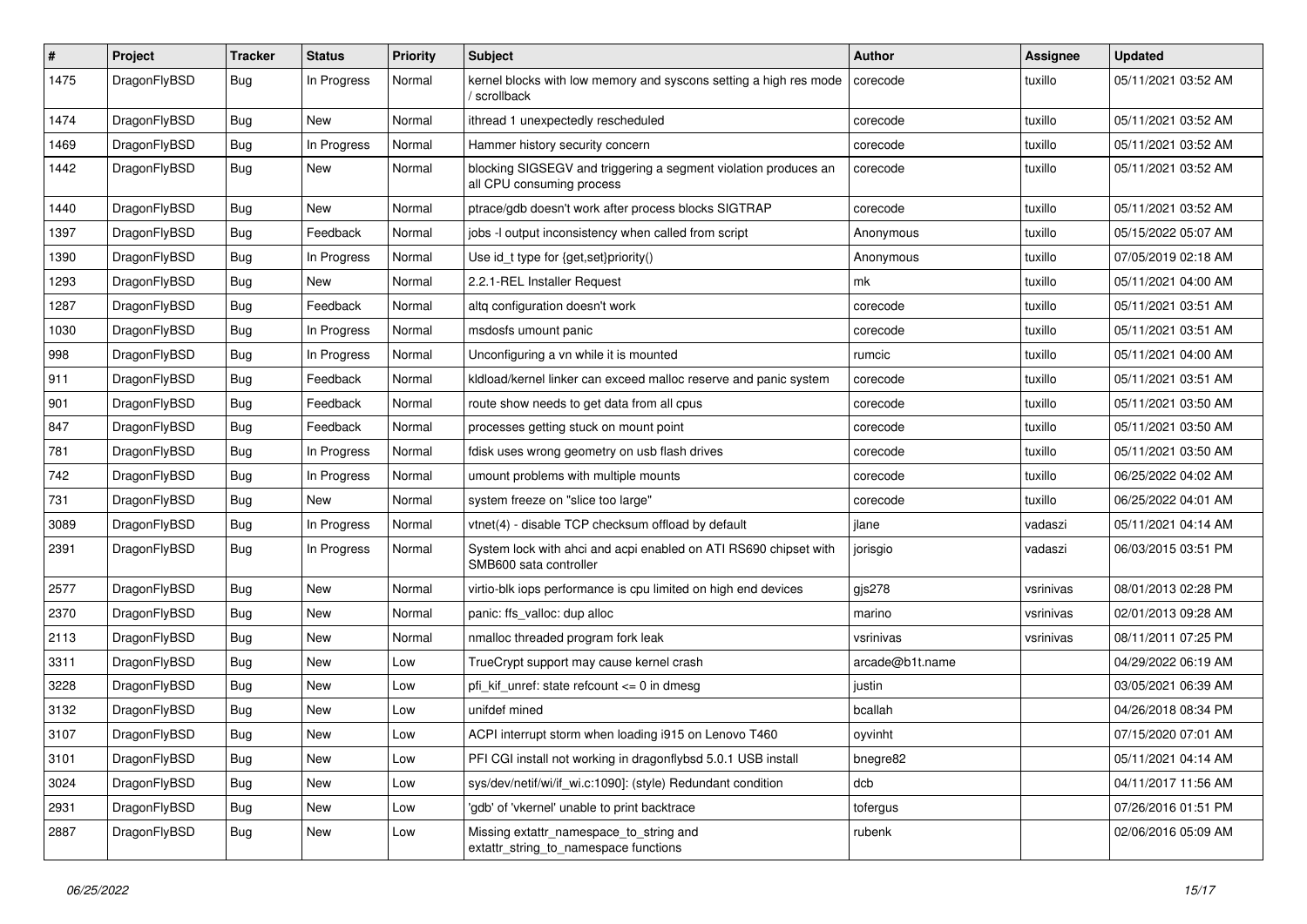| #    | Project      | <b>Tracker</b> | <b>Status</b> | <b>Priority</b> | Subject                                                                                                       | <b>Author</b>      | Assignee | <b>Updated</b>      |
|------|--------------|----------------|---------------|-----------------|---------------------------------------------------------------------------------------------------------------|--------------------|----------|---------------------|
| 2882 | DragonFlyBSD | Bug            | <b>New</b>    | Low             | bridge sends packets from individual interfaces                                                               | arcade@b1t.name    |          | 01/09/2016 12:43 PM |
| 2878 | DragonFlyBSD | <b>Bug</b>     | <b>New</b>    | Low             | [fix] CCVER problem when using clang and cpu extensions<br>(intrinsics)                                       | arcade@b1t.name    |          | 06/24/2016 04:25 AM |
| 2877 | DragonFlyBSD | Bug            | <b>New</b>    | Low             | sed fails when working with UTF-8 locale and non-UTF symbols                                                  | arcade@b1t.name    |          | 12/30/2015 11:20 AM |
| 2859 | DragonFlyBSD | Bug            | New           | Low             | Installer configuration menu always highlights "Select timezone", no<br>matter which step was last completed. | cgag               |          | 12/02/2015 01:54 PM |
| 2858 | DragonFlyBSD | <b>Bug</b>     | New           | Low             | Installer "Local or UTC" question should have "No" selected by<br>default.                                    | cgag               |          | 12/02/2015 01:18 PM |
| 2797 | DragonFlyBSD | Bug            | In Progress   | Low             | vkernels with & without machdep.pmap_mmu_optimize                                                             | yellowrabbit2010   |          | 11/27/2021 08:06 AM |
| 2790 | DragonFlyBSD | Submit         | <b>New</b>    | Low             | filedesc softrefs increment code factoring                                                                    | dclink             |          | 02/21/2015 04:00 AM |
| 2680 | DragonFlyBSD | <b>Bug</b>     | New           | Low             | boot0cfg update makes box unbootable                                                                          | herrgard           |          | 06/10/2014 06:02 AM |
| 2675 | DragonFlyBSD | <b>Bug</b>     | New           | Low             | Ultimate N WiFi Link 5300 get iwn_intr: fatal firmware error on 5GHz                                          | revuwa             |          | 05/11/2021 04:07 AM |
| 2636 | DragonFlyBSD | <b>Bug</b>     | Feedback      | Low             | Add -x flag to iostat (a la solaris)                                                                          | tuxillo            |          | 05/11/2021 04:07 AM |
| 2631 | DragonFlyBSD | <b>Bug</b>     | In Progress   | Low             | Verify library versioning current with full package build and switch it<br>on (after publishing packages)     | tuxillo            |          | 05/11/2021 04:06 AM |
| 2552 | DragonFlyBSD | <b>Bug</b>     | New           | Low             | hammer recovery should indicate progress                                                                      | phma               |          | 05/03/2013 12:13 AM |
| 2529 | DragonFlyBSD | <b>Bug</b>     | New           | Low             | Sundance network adapter is not detected and attached                                                         | kworr              |          | 03/25/2013 02:29 AM |
| 2403 | DragonFlyBSD | <b>Bug</b>     | <b>New</b>    | Low             | newfs -E doesn't handle /dev/serno device names properly                                                      | ftigeot            |          | 08/17/2012 05:07 AM |
| 2095 | DragonFlyBSD | <b>Bug</b>     | New           | Low             | Running installer post-install: Unsupported DFUI transport "                                                  | greenrd            |          | 06/26/2011 09:20 AM |
| 2020 | DragonFlyBSD | <b>Bug</b>     | New           | Low             | Port brcm80211 driver from Linux to DragonFly BSD                                                             | studer             |          | 03/05/2011 10:54 PM |
| 1982 | DragonFlyBSD | <b>Bug</b>     | <b>New</b>    | Low             | There is no linuxulator on x86-64                                                                             | herrgard           |          | 05/31/2022 02:25 PM |
| 1947 | DragonFlyBSD | <b>Bug</b>     | New           | Low             | GA-880GM-UD2H (rev. 1.3) AHCI fails to detect disks at the end of<br>the RAID controller                      | eocallaghan        |          | 11/27/2021 08:46 AM |
| 1882 | DragonFlyBSD | <b>Bug</b>     | New           | Low             | Idea for handling new USB vendor/device codes                                                                 | bmk                |          | 10/20/2010 12:15 PM |
| 1313 | DragonFlyBSD | <b>Bug</b>     | New           | Low             | Signal code in kernel needs major overhaul (signal queues,<br>si_code, si_addr)                               | hasso              |          | 05/11/2021 04:00 AM |
| 1148 | DragonFlyBSD | <b>Bug</b>     | In Progress   | Low             | BCM4311 wireless network adapter detected but not functional                                                  | archimedes.gaviola |          | 05/11/2021 04:00 AM |
| 725  | DragonFlyBSD | <b>Bug</b>     | In Progress   | Low             | 'make distribution' fails w/'ro' /usr/obj                                                                     | c.turner           |          | 03/09/2013 01:01 PM |
| 285  | DragonFlyBSD | Bug            | Feedback      | Low             | interrupt latency with re without ip address configured                                                       | thomas.nikolajsen  |          | 02/20/2014 10:30 AM |
| 1538 | DragonFlyBSD | Bug            | <b>New</b>    | Low             | mountroot should probe file systems                                                                           | corecode           | alexh    | 11/24/2010 06:35 PM |
| 1127 | DragonFlyBSD | <b>Bug</b>     | Feedback      | Low             | cdrom drive not detected                                                                                      | tgr                | corecode | 01/15/2015 08:55 AM |
| 385  | DragonFlyBSD | <b>Bug</b>     | Feedback      | Low             | Mail archive address removal                                                                                  | justin             | justin   | 03/09/2013 11:24 AM |
| 679  | DragonFlyBSD | <b>Bug</b>     | New           | Low             | Netgraph backward compatibility for old *LEN constants                                                        | nant               | nant     | 02/18/2014 05:45 AM |
| 600  | DragonFlyBSD | <b>Bug</b>     | New           | Low             | /sys/libkern/karc4random                                                                                      | robin_carey5       | profmakx | 01/19/2015 03:07 AM |
| 1532 | DragonFlyBSD | <b>Bug</b>     | New           | Low             | jemalloc doesn't work on DragonFly                                                                            | hasso              | sjg      | 08/02/2011 01:14 AM |